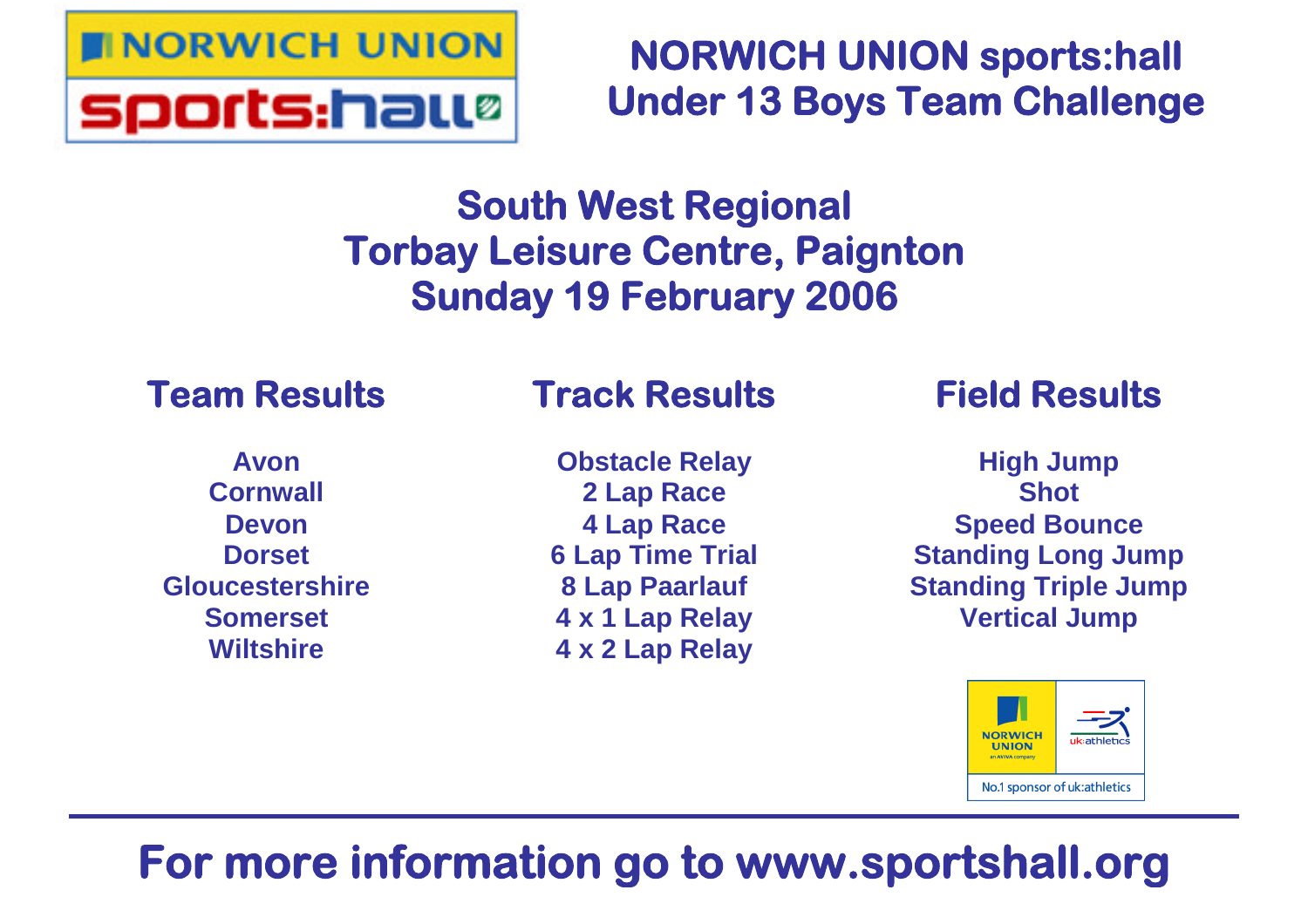## **Competition Results**

|         | <b>Competition:</b><br><b>NUS-South West Regional Under 13 Boys</b> |               |              |           | <b>Venue:</b> |     |     | Torbay Leisure Centre, Paignton |     |     |    |    |    | <b>Date</b><br>19 Feb 2006 |            |    |  |
|---------|---------------------------------------------------------------------|---------------|--------------|-----------|---------------|-----|-----|---------------------------------|-----|-----|----|----|----|----------------------------|------------|----|--|
| Ranking | Team                                                                | <b>Colour</b> | <b>Score</b> | <b>OR</b> | P8            | 4x1 | 4x2 | 2LR                             | 4LR | 6LR | HJ | S. | SВ | <b>SLJ</b>                 | <b>STJ</b> | VJ |  |
|         | Devon                                                               | red           | 608          | 70        | 60            | 60  | 40  | 40                              | 40  | -51 | 38 | 40 | 55 | 28                         | 36         | 50 |  |
|         | Dorset                                                              | green         | 604          | 30        | 70            | 50  | 60  | 46                              | 28  | 31  | 48 | 54 | 45 | 42                         | 50         | 50 |  |
|         | Avon                                                                | orange        | 600          | 50        | 40            | 70  | 70  | 54                              | 30  | 41  | 48 | 44 | 38 | 27                         | 38         | 50 |  |
|         | Somerset                                                            | sky           | 452          | 60        | 30            | 30  | 30  | 28                              | 56  | 29  | 28 | 18 | 31 | 30                         | 52         | 30 |  |
|         | Gloucestershire                                                     | roval         | 359          | 40        | 10            | 40  | 50  | 22                              | 21  | 18  | 36 | 20 | 33 | 31                         | 20         | 18 |  |
| 6       | Cornwall                                                            | navy          | 345          | 10        | 50            | 10  | 20  | 38                              | 40  | 36  | 10 | 30 | 13 | 38                         | 32         | 18 |  |
|         | Wiltshire                                                           | grey          | 268          | 20        | 20            | 20  | 10  | 10                              | 19  | 32  | 20 | 28 | 23 | 38                         | 10         | 18 |  |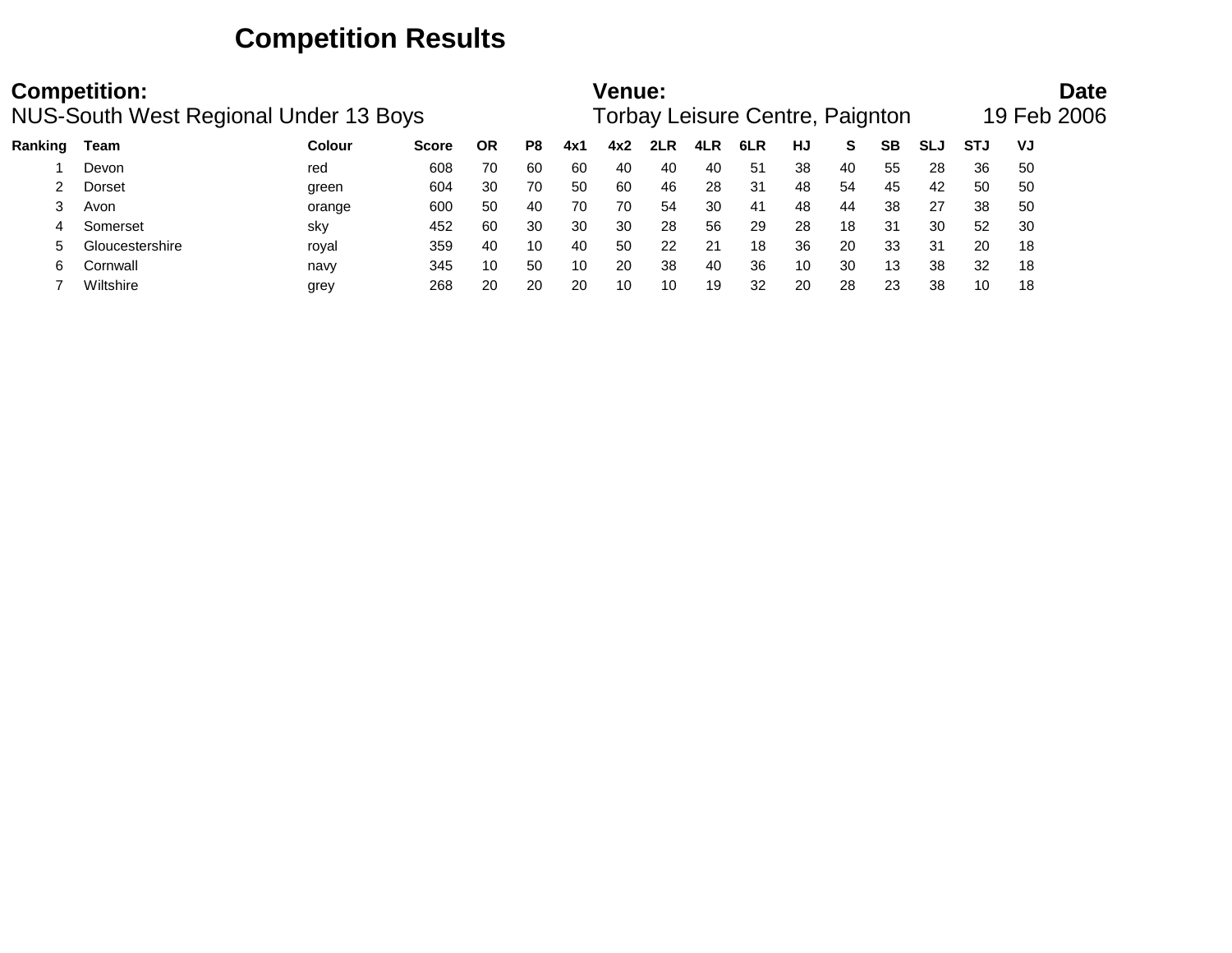# **Team Results Avon (orange)**

|         |                                   | <b>Competition:</b> | <b>NUS-South West Regional Under 13 Boys</b> |        |              |           |                |      | <b>Venue:</b>     |      |                   | Torbay Leisure Centre, Paignton |        |    |           |            |                     |       | <b>Date</b><br>19 Feb 2006 |
|---------|-----------------------------------|---------------------|----------------------------------------------|--------|--------------|-----------|----------------|------|-------------------|------|-------------------|---------------------------------|--------|----|-----------|------------|---------------------|-------|----------------------------|
|         |                                   |                     |                                              |        |              |           |                |      |                   |      |                   |                                 |        |    |           |            |                     |       |                            |
| Ranking |                                   | Team                |                                              | Colour | <b>Score</b> | <b>OR</b> | P <sub>8</sub> | 4x1  | 4x2               | 2LR  | 4LR               | 6LR                             | HJ     | S  | <b>SB</b> | <b>SLJ</b> | <b>STJ</b>          | VJ    |                            |
|         |                                   | Devon               |                                              | red    | 608          | 70        | 60             | 60   | 40                | 40   | 40                | 51                              | 38     | 40 | 55        | 28         | 36                  | 50    |                            |
|         | 2                                 | Dorset              |                                              | green  | 604          | 30        | 70             | 50   | 60                | 46   | 28                | 31                              | 48     | 54 | 45        | 42         | 50                  | 50    |                            |
|         | 3                                 | Avon                |                                              | orange | 600          | 50        | 40             | 70   | 70                | 54   | 30                | 41                              | 48     | 44 | 38        | 27         | 38                  | 50    |                            |
|         | 4                                 | Somerset            |                                              | sky    | 452          | 60        | 30             | 30   | 30                | 28   | 56                | 29                              | 28     | 18 | 31        | 30         | 52                  | 30    |                            |
|         | 5                                 | Gloucestershire     |                                              | royal  | 359          | 40        | 10             | 40   | 50                | 22   | 21                | 18                              | 36     | 20 | 33        | 31         | 20                  | 18    |                            |
|         | 6                                 | Cornwall            |                                              | navy   | 345          | 10        | 50             | 10   | 20                | 38   | 40                | 36                              | 10     | 30 | 13        | 38         | 32                  | 18    |                            |
|         | 7                                 | Wiltshire           |                                              | grey   | 268          | 20        | 20             | 20   | 10                | 10   | 19                | 32                              | 20     | 28 | 23        | 38         | 10                  | 18    |                            |
|         |                                   | <b>Comp No Name</b> |                                              |        | <b>Event</b> |           | Perf1          |      | Perf <sub>2</sub> |      | Perf <sub>3</sub> |                                 | Perf4  |    |           |            | <b>Best Ranking</b> |       | <b>Points</b>              |
|         |                                   |                     | <b>James Seeley</b>                          |        | 2LR          |           |                | 21.4 |                   | 21.2 |                   |                                 |        |    |           | 21.2       |                     |       | 30                         |
|         | <b>STJ</b><br><b>James Seeley</b> |                     |                                              |        |              |           | 6.88           |      |                   | 6.92 |                   | 6.96                            | 7.06   |    | 7.06      |            |                     | 2     | 28                         |
|         | George Oliver<br>VJ<br>2          |                     |                                              |        |              | 48        |                | 44   |                   | 48   |                   | 48                              |        | 48 |           | 6          | 20                  |       |                            |
|         |                                   | 3                   | James Letherby                               |        | 2LR          |           |                | 22.3 |                   | 22.1 |                   |                                 |        |    | 22.1      |            |                     | 4     | 24                         |
|         |                                   | 3                   | James Letherby                               |        | S            |           |                | 9.36 |                   | 8.89 |                   | 9.01                            | 9.77   |    | 9.77      |            |                     | 4     | 24                         |
|         |                                   | 4                   | <b>Tim Bailey</b>                            |        | 6LR          |           | 1:17.9         |      |                   |      |                   |                                 |        |    | 1:17.9    |            |                     | 4     | 24                         |
|         |                                   | 4                   | <b>Tim Bailey</b>                            |        | <b>SB</b>    |           |                | 78   |                   |      |                   |                                 |        |    |           | 78         |                     | $5=$  | 21                         |
|         |                                   | 5                   | Nathan Bailey                                |        | <b>SB</b>    |           |                | 77   |                   |      |                   |                                 |        |    |           | 77         |                     | $7 =$ | 17                         |
|         |                                   | 6                   | <b>Chad Edwards</b>                          |        | VJ           |           |                | 49   |                   | 53   |                   | 57                              |        | 51 |           | 57         |                     |       | 30                         |
|         |                                   |                     | <b>Matthew Luxton</b>                        |        | 4LR          |           |                | 50.5 |                   | 49.0 |                   |                                 |        |    | 49.0      |            |                     | 6     | 20                         |
|         |                                   |                     | <b>Matthew Luxton</b>                        |        | <b>SLJ</b>   |           |                | 1.84 |                   | 1.84 |                   | 1.64                            | 1.88   |    |           | 1.88       |                     | 12    | 8                          |
|         |                                   | 8                   | <b>Michael Bawn</b>                          |        | <b>SLJ</b>   |           |                | 2.02 |                   | 1.96 |                   | 2.00                            | 2.04   |    |           | 2.04       |                     | $6=$  | 19                         |
|         |                                   | 9                   | <b>Andrew Mattis</b>                         |        | HJ           |           |                | 1.35 |                   |      |                   |                                 |        |    |           | 1.35       |                     | 5     | 22                         |
|         |                                   | 10                  | <b>Ky Underhill</b>                          |        | <b>STJ</b>   |           | 5.74           |      |                   | 5.94 |                   | 5.24                            | 5.70   |    |           | 5.94       | 11                  |       | 10                         |
|         |                                   | 11                  | David Eyre                                   |        | 4LR          |           |                | 52.5 |                   | 0.0  |                   |                                 |        |    |           | 52.5       | 11                  |       | 10                         |
|         |                                   | 11                  | David Eyre                                   |        | S            |           |                | 7.63 |                   | 0.00 |                   | 8.14                            | 7.32   |    | 8.14      |            |                     | 6     | 20                         |
|         | 12<br>Luke Bailey<br>6LR          |                     |                                              |        | 1:18.9       |           |                |      |                   |      |                   |                                 | 1:18.9 |    |           | $7 =$      | 17                  |       |                            |
|         | 12<br>HJ<br><b>Luke Bailey</b>    |                     |                                              |        |              |           |                | 1.40 |                   |      |                   |                                 |        |    |           | 1.40       |                     | 3     | 26                         |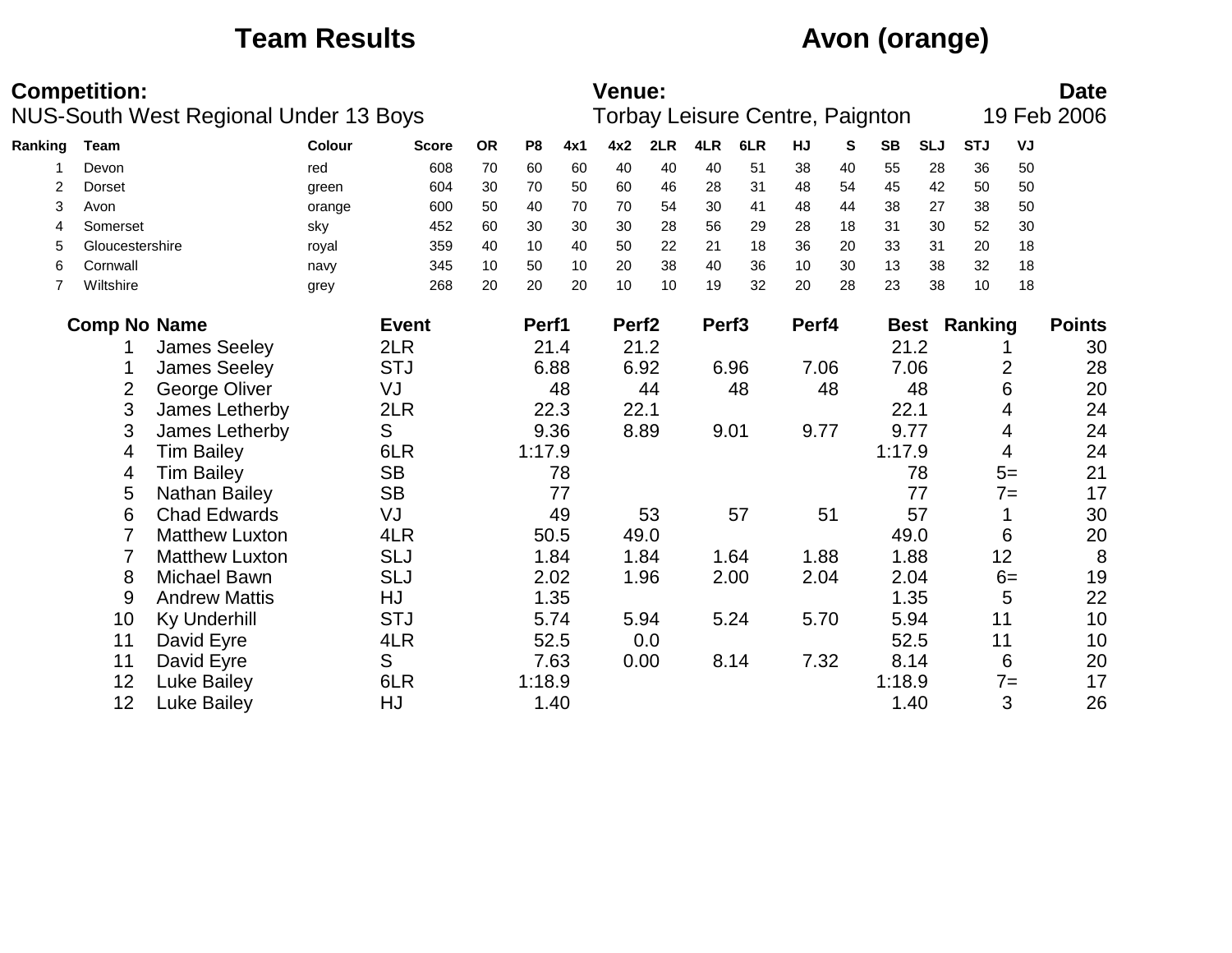# **Team Results Cornwall (navy)**

|         | <b>Competition:</b>        |                                       |              |           |                |      | <b>Venue:</b>     |      |                   |                                 |       |    |           |            |                     |                | <b>Date</b>   |
|---------|----------------------------|---------------------------------------|--------------|-----------|----------------|------|-------------------|------|-------------------|---------------------------------|-------|----|-----------|------------|---------------------|----------------|---------------|
|         |                            | NUS-South West Regional Under 13 Boys |              |           |                |      |                   |      |                   | Torbay Leisure Centre, Paignton |       |    |           |            |                     |                | 19 Feb 2006   |
| Ranking | Team                       | Colour                                | <b>Score</b> | <b>OR</b> | P <sub>8</sub> | 4x1  | 4x2               | 2LR  | 4LR               | 6LR                             | HJ    | S  | <b>SB</b> | <b>SLJ</b> | <b>STJ</b>          | VJ             |               |
|         | Devon                      | red                                   | 608          | 70        | 60             | 60   | 40                | 40   | 40                | 51                              | 38    | 40 | 55        | 28         | 36                  | 50             |               |
| 2       | Dorset                     | green                                 | 604          | 30        | 70             | 50   | 60                | 46   | 28                | 31                              | 48    | 54 | 45        | 42         | 50                  | 50             |               |
| 3       | Avon                       | orange                                | 600          | 50        | 40             | 70   | 70                | 54   | 30                | 41                              | 48    | 44 | 38        | 27         | 38                  | 50             |               |
| 4       | Somerset                   | sky                                   | 452          | 60        | 30             | 30   | 30                | 28   | 56                | 29                              | 28    | 18 | 31        | 30         | 52                  | 30             |               |
| 5       | Gloucestershire            | royal                                 | 359          | 40        | 10             | 40   | 50                | 22   | 21                | 18                              | 36    | 20 | 33        | 31         | 20                  | 18             |               |
| 6       | Cornwall                   | navy                                  | 345          | 10        | 50             | 10   | 20                | 38   | 40                | 36                              | 10    | 30 | 13        | 38         | 32                  | 18             |               |
| 7       | Wiltshire                  | grey                                  | 268          | 20        | 20             | 20   | 10                | 10   | 19                | 32                              | 20    | 28 | 23        | 38         | 10                  | 18             |               |
|         | <b>Comp No Name</b>        |                                       | <b>Event</b> |           | Perf1          |      | Perf <sub>2</sub> |      | Perf <sub>3</sub> |                                 | Perf4 |    |           |            | <b>Best Ranking</b> |                | <b>Points</b> |
|         | 14                         | <b>Matthew Halton</b>                 | S            |           | 12.46          |      | 12.25             |      | 11.56             |                                 | 12.77 |    | 12.77     |            |                     |                | 30            |
|         | 15                         | <b>Robert Newcombe</b>                | 4LR          |           | 48.1           |      |                   | 48.6 |                   |                                 |       |    | 48.6      |            |                     | 4              | 24            |
|         | 15                         | <b>Robert Newcombe</b>                | <b>SLJ</b>   |           |                | 2.20 |                   | 2.20 |                   | 2.24                            | 2.26  |    |           | 2.26       |                     | $\overline{2}$ | 28            |
|         | 16                         | <b>Lawrence Mitchell</b>              | 2LR          |           |                | 22.9 | 23.1              |      |                   |                                 |       |    | 23.1      |            |                     | 5              | 22            |
|         | 16                         | <b>Lawrence Mitchell</b>              | <b>STJ</b>   |           |                | 6.12 |                   | 6.22 |                   | 6.02                            | 6.02  |    |           | 6.22       |                     |                | 18            |
|         | 17                         | Keron Barrington Smith                | 4LR          |           |                | 51.3 |                   | 0.0  |                   |                                 |       |    |           | 51.3       |                     | 8              | 16            |
|         | 17                         | Keron Barrington Smith                | VJ           |           |                | 37   |                   | 35   |                   | 36                              |       | 35 |           | 37         |                     | 13             | 6             |
|         | 18                         | Joshua Lobb                           | 2LR          |           |                | 23.4 |                   | 0.0  |                   |                                 |       |    |           | 23.4       |                     | 8              | 16            |
|         | 18                         | Joshua Lobb                           | HJ           |           |                | 1.10 |                   |      |                   |                                 |       |    |           | 1.10       | 11                  |                | 10            |
|         | 19                         | <b>Thomas Molyneux</b>                | VJ           |           |                | 43   |                   | 42   |                   | 41                              |       | 37 |           | 43         |                     | 10             | 12            |
|         | 20                         | Ben Heslop                            | 6LR          |           | 1:17.6         |      |                   |      |                   |                                 |       |    | 1:17.6    |            |                     | 3              | 26            |
|         | 20                         | Ben Heslop                            | <b>STJ</b>   |           |                | 5.82 |                   | 5.88 |                   | 6.02                            | 5.86  |    | 6.02      |            |                     | 9              | 14            |
|         | 21                         | <b>Corey Cleave</b>                   | 6LR          |           | 1:21.9         |      |                   |      |                   |                                 |       |    | 1:21.9    |            | 11                  |                | 10            |
|         | 21                         | <b>Corey Cleave</b>                   | <b>SLJ</b>   |           |                | 1.82 |                   | 1.80 |                   | 1.88                            | 1.90  |    |           | 1.90       | 11                  |                | 10            |
|         | 22                         | <b>Christain Cleave</b>               | <b>SB</b>    |           |                | 61   |                   |      |                   |                                 |       |    |           | 61         | 14                  |                | 4             |
|         | 23<br><b>Jack Elworthy</b> |                                       | <b>SB</b>    |           |                | 66   |                   |      |                   |                                 |       |    |           | 66         |                     | $11 =$         | 9             |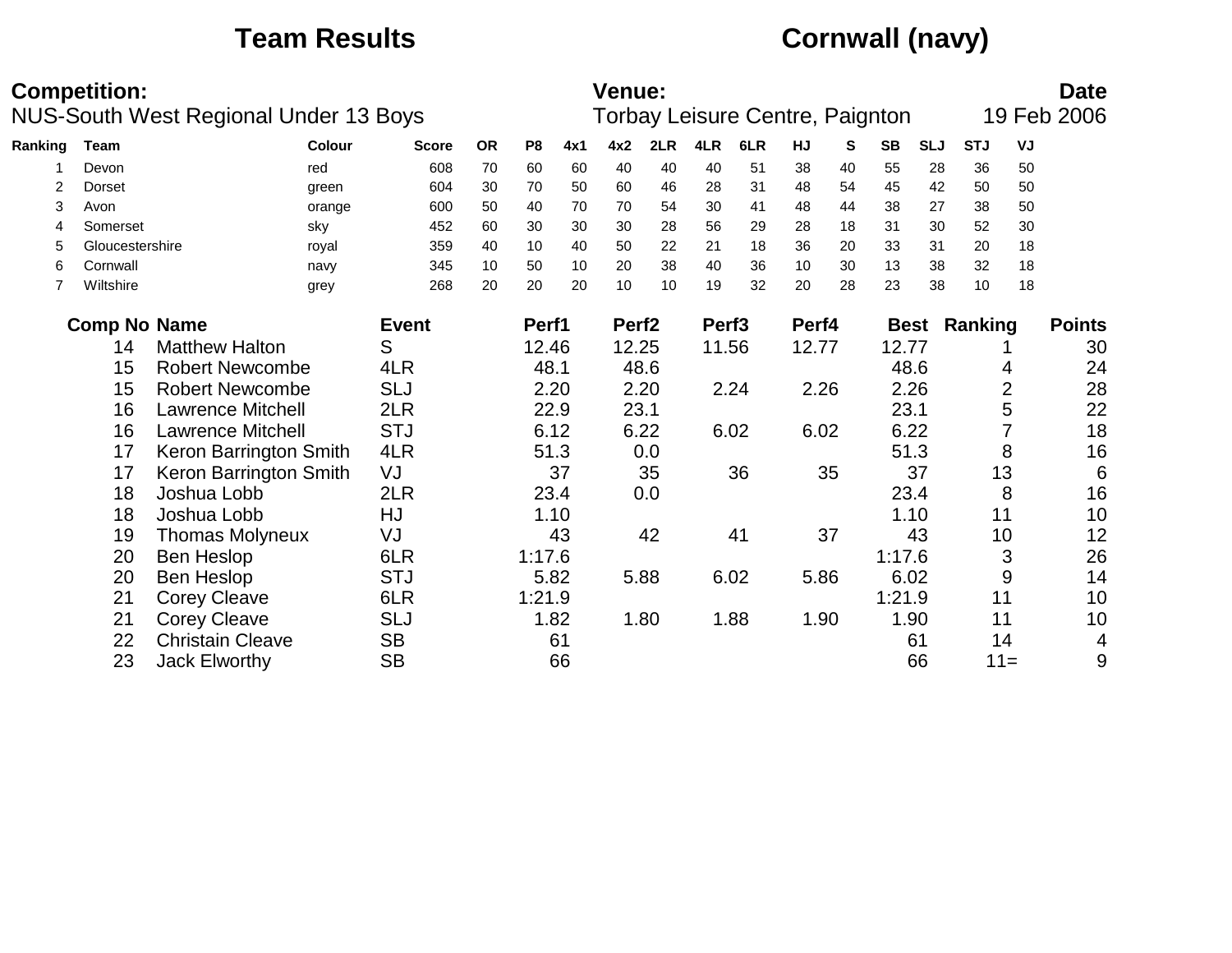## **Team Results Devon (red)**

|         | <b>Competition:</b>                   | <b>NUS-South West Regional Under 13 Boys</b> |           |              |           |                |      | Venue:            |      |                   | Torbay Leisure Centre, Paignton |       |      |           |            |                     |      | <b>Date</b><br>19 Feb 2006 |
|---------|---------------------------------------|----------------------------------------------|-----------|--------------|-----------|----------------|------|-------------------|------|-------------------|---------------------------------|-------|------|-----------|------------|---------------------|------|----------------------------|
| Ranking | Team                                  |                                              | Colour    | <b>Score</b> | <b>OR</b> | P <sub>8</sub> | 4x1  | 4x2               | 2LR  | 4LR               | 6LR                             | HJ    | S    | <b>SB</b> | <b>SLJ</b> | <b>STJ</b>          | VJ   |                            |
|         | Devon                                 |                                              | red       | 608          | 70        | 60             | 60   | 40                | 40   | 40                | 51                              | 38    | 40   | 55        | 28         | 36                  | 50   |                            |
| 2       | Dorset                                |                                              | green     | 604          | 30        | 70             | 50   | 60                | 46   | 28                | 31                              | 48    | 54   | 45        | 42         | 50                  | 50   |                            |
| 3       | Avon                                  |                                              | orange    | 600          | 50        | 40             | 70   | 70                | 54   | 30                | 41                              | 48    | 44   | 38        | 27         | 38                  | 50   |                            |
| 4       | Somerset                              |                                              | sky       | 452          | 60        | 30             | 30   | 30                | 28   | 56                | 29                              | 28    | 18   | 31        | 30         | 52                  | 30   |                            |
| 5       | Gloucestershire                       |                                              | royal     | 359          | 40        | 10             | 40   | 50                | 22   | 21                | 18                              | 36    | 20   | 33        | 31         | 20                  | 18   |                            |
| 6       | Cornwall                              |                                              | navy      | 345          | 10        | 50             | 10   | 20                | 38   | 40                | 36                              | 10    | 30   | 13        | 38         | 32                  | 18   |                            |
| 7       | Wiltshire                             |                                              | grey      | 268          | 20        | 20             | 20   | 10                | 10   | 19                | 32                              | 20    | 28   | 23        | 38         | 10                  | 18   |                            |
|         | <b>Comp No Name</b>                   |                                              |           | <b>Event</b> |           | Perf1          |      | Perf <sub>2</sub> |      | Perf <sub>3</sub> |                                 | Perf4 |      |           |            | <b>Best Ranking</b> |      | <b>Points</b>              |
|         | 25                                    | <b>Ben Gilbert</b>                           |           |              | 22.0      | 22.1           |      |                   |      |                   |                                 | 22.1  |      |           | 3          | 26                  |      |                            |
|         | 2LR<br>25<br><b>Ben Gilbert</b><br>VJ |                                              |           |              |           |                | 54   |                   | 54   |                   | 53                              |       | 54   |           | 54         |                     | 3    | 26                         |
|         | 26                                    | <b>Ryan Harvey</b>                           |           | 4LR          |           |                | 49.6 |                   | 48.8 |                   |                                 |       |      | 48.8      |            |                     | 5    | 22                         |
|         | 26                                    | Ryan Harvey                                  |           | <b>SLJ</b>   |           |                | 1.62 |                   | 1.78 |                   | 1.88                            | 1.80  |      | 1.88      |            | 13                  |      | 6                          |
|         | 27                                    | <b>Jack Hutchens</b>                         |           | 6LR          |           | 1:15.7         |      |                   |      |                   |                                 |       |      | 1:15.7    |            |                     |      | 30                         |
|         | 27                                    | <b>Jack Hutchens</b>                         |           | HJ           |           |                | 1.35 |                   |      |                   |                                 |       |      | 1.35      |            |                     | 4    | 24                         |
|         | 28                                    | <b>Curtis Norman</b>                         |           | <b>SB</b>    |           |                | 86   |                   |      |                   |                                 |       |      |           | 86         |                     |      | 30                         |
|         | 29                                    | <b>Alex Chittock</b>                         |           | 4LR          |           |                | 49.2 |                   | 49.6 |                   |                                 |       |      | 49.6      |            |                     | 7    | 18                         |
|         | 29                                    | <b>Alex Chittock</b>                         |           | <b>STJ</b>   |           |                | 6.30 |                   | 6.08 |                   | 6.04                            | 5.88  |      | 6.30      |            |                     | 6    | 20                         |
|         | 30                                    | Joshua Wilde                                 |           | 6LR          |           | 1:18.0         |      |                   |      |                   |                                 |       |      | 1:18.0    |            |                     | $5=$ | 21                         |
|         | 30                                    | Joshua Wilde                                 |           | <b>STJ</b>   |           |                | 5.94 |                   | 6.16 |                   | 6.00                            | 5.96  |      | 6.16      |            |                     | 8    | 16                         |
|         | 31                                    | <b>Daniel Sellick</b>                        |           | 2LR          |           |                | 23.5 |                   | 0.0  |                   |                                 |       |      | 23.5      |            |                     | 9    | 14                         |
|         | 31                                    | <b>Daniel Sellick</b>                        |           | <b>SLJ</b>   |           |                | 1.98 | 2.04              |      |                   | 2.02                            | 2.00  |      | 2.04      |            |                     | 5    | 22                         |
|         | S<br>32<br><b>Matthew Wallin</b>      |                                              |           |              |           | 8.48           |      | 8.17              |      | 8.35              | 8.56                            |       | 8.56 |           |            | 5                   | 22   |                            |
|         | HJ<br>33<br>Adam Jones                |                                              |           |              | 1.20      |                |      |                   |      |                   |                                 | 1.20  |      |           | 9          | 14                  |      |                            |
|         | Scott Thompson<br>34                  |                                              | VJ        |              |           | 47             |      | 38                |      | 47                |                                 | 50    |      | 50        |            | 4                   | 24   |                            |
|         | 35<br>Jonathon Longthorpe             |                                              | <b>SB</b> |              |           | 81             |      |                   |      |                   |                                 |       |      | 81        |            | $3=$                | 25   |                            |
|         | S<br><b>Thomas Cox</b><br>36          |                                              |           |              |           | 6.13           |      | 5.96              |      | 6.77              | 0.00                            |       | 6.77 |           |            | $\overline{7}$      | 18   |                            |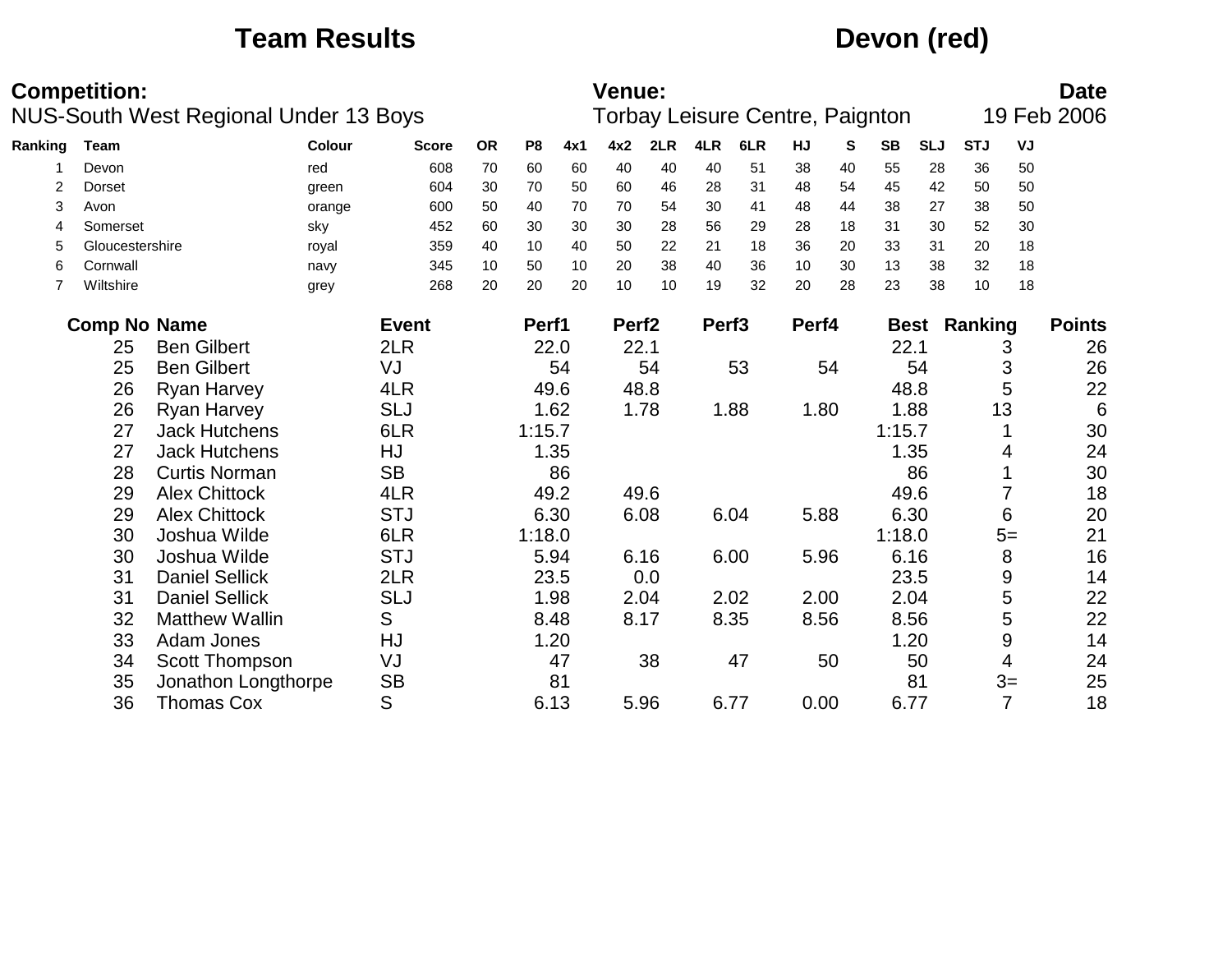# **Team Results Dorset (green)**

|         | <b>Competition:</b> | <b>NUS-South West Regional Under 13 Boys</b> |        |              |           |        |      | <b>Venue:</b>     |      |                   | Torbay Leisure Centre, Paignton |       |    |           |            |                     |                | <b>Date</b><br>19 Feb 2006 |
|---------|---------------------|----------------------------------------------|--------|--------------|-----------|--------|------|-------------------|------|-------------------|---------------------------------|-------|----|-----------|------------|---------------------|----------------|----------------------------|
| Ranking | Team                |                                              | Colour | <b>Score</b> | <b>OR</b> | P8     | 4x1  | 4x2               | 2LR  | 4LR               | 6LR                             | HJ    | S  | <b>SB</b> | <b>SLJ</b> | <b>STJ</b>          | VJ             |                            |
|         | Devon               |                                              | red    | 608          | 70        | 60     | 60   | 40                | 40   | 40                | 51                              | 38    | 40 | 55        | 28         | 36                  | 50             |                            |
| 2       | Dorset              |                                              | green  | 604          | 30        | 70     | 50   | 60                | 46   | 28                | 31                              | 48    | 54 | 45        | 42         | 50                  | 50             |                            |
| 3       | Avon                |                                              | orange | 600          | 50        | 40     | 70   | 70                | 54   | 30                | 41                              | 48    | 44 | 38        | 27         | 38                  | 50             |                            |
| 4       | Somerset            |                                              | sky    | 452          | 60        | 30     | 30   | 30                | 28   | 56                | 29                              | 28    | 18 | 31        | 30         | 52                  | 30             |                            |
| 5       | Gloucestershire     |                                              | royal  | 359          | 40        | 10     | 40   | 50                | 22   | 21                | 18                              | 36    | 20 | 33        | 31         | 20                  | 18             |                            |
| 6       | Cornwall            |                                              | navy   | 345          | 10        | 50     | 10   | 20                | 38   | 40                | 36                              | 10    | 30 | 13        | 38         | 32                  | 18             |                            |
| 7       | Wiltshire           |                                              | grey   | 268          | 20        | 20     | 20   | 10                | 10   | 19                | 32                              | 20    | 28 | 23        | 38         | 10                  | 18             |                            |
|         | <b>Comp No Name</b> |                                              |        | <b>Event</b> |           | Perf1  |      | Perf <sub>2</sub> |      | Perf <sub>3</sub> |                                 | Perf4 |    |           |            | <b>Best Ranking</b> |                | <b>Points</b>              |
|         | 37                  | <b>Andrew Elkins</b>                         |        | 10.16        |           | 9.11   |      |                   | 6.14 | 10.30             |                                 | 10.30 |    |           | 2          | 28                  |                |                            |
|         | 38                  | Daniel Lambeth                               |        | S            |           | 9.47   |      | 9.75              |      | 10.09             |                                 | 10.12 |    | 10.12     |            |                     | 3              | 26                         |
|         | 39                  | Alex Sampson                                 |        | 6LR          |           | 1:18.9 |      |                   |      |                   |                                 |       |    | 1:18.9    |            |                     | $7 =$          | 17                         |
|         | 39                  | Alex Sampson                                 |        | VJ           |           |        | 46   |                   | 45   |                   | 46                              |       | 49 |           | 49         |                     | 5              | 22                         |
|         | 40                  | Adam Carpenter                               |        | 4LR          |           | 47.1   |      | 47.1              |      |                   |                                 |       |    | 47.1      |            |                     | $\overline{2}$ | 28                         |
|         | 40                  | <b>Adam Carpenter</b>                        |        | <b>STJ</b>   |           | 6.88   |      |                   | 7.00 |                   | 7.04                            | 7.04  |    | 7.04      |            |                     | 3              | 26                         |
|         | 41                  | Adam Wright                                  |        | <b>SB</b>    |           |        | 77   |                   |      |                   |                                 |       |    |           | 77         |                     | $7 =$          | 17                         |
|         | 42                  | Alex Cox                                     |        | 4LR          |           |        | 0.0  |                   | 0.0  |                   |                                 |       |    |           | 0.0        |                     |                |                            |
|         | 42                  | Alex Cox                                     |        | HJ           |           |        | 1.65 |                   |      |                   |                                 |       |    | 1.65      |            |                     |                | 30                         |
|         | 43                  | <b>Raoul Mentor</b>                          |        | VJ           |           |        | 55   |                   | 54   |                   | 52                              |       | 54 |           | 55         |                     | $\overline{2}$ | 28                         |
|         | 44                  | <b>James Pritchard</b>                       |        | <b>STJ</b>   |           | 6.98   |      |                   | 6.78 |                   | 6.72                            | 6.46  |    | 6.98      |            |                     | 4              | 24                         |
|         | 45                  | <b>Andrew Lees</b>                           |        | <b>SB</b>    |           |        | 82   |                   |      |                   |                                 |       |    |           | 82         |                     | $\overline{2}$ | 28                         |
|         | 46                  | Alex Lee                                     |        | 2LR          |           |        | 22.2 | 21.7              |      |                   |                                 |       |    | 21.7      |            |                     | $\overline{2}$ | 28                         |
|         | 46                  | Alex Lee                                     |        | <b>SLJ</b>   |           |        | 2.18 |                   | 2.26 |                   | 2.18                            | 2.14  |    | 2.26      |            |                     | 3              | 26                         |
|         | 47                  | <b>Steven Rowe</b>                           |        | 2LR          |           | 23.1   |      |                   | 23.2 |                   |                                 |       |    | 23.2      |            |                     | $\overline{7}$ | 18                         |
|         | 47                  | <b>Steven Rowe</b>                           |        | <b>SLJ</b>   |           | 2.00   |      |                   | 2.04 |                   | 0.00                            | 2.00  |    | 2.04      |            |                     | 8              | 16                         |
|         | 48                  | Jack Partridge                               |        | 6LR          |           | 1:19.2 |      |                   |      |                   |                                 |       |    | 1:19.2    |            |                     | 9              | 14                         |
|         | 48                  | <b>Jack Partridge</b>                        |        | HJ           |           | 1.25   |      |                   |      |                   |                                 |       |    | 1.25      |            |                     | $\overline{7}$ | 18                         |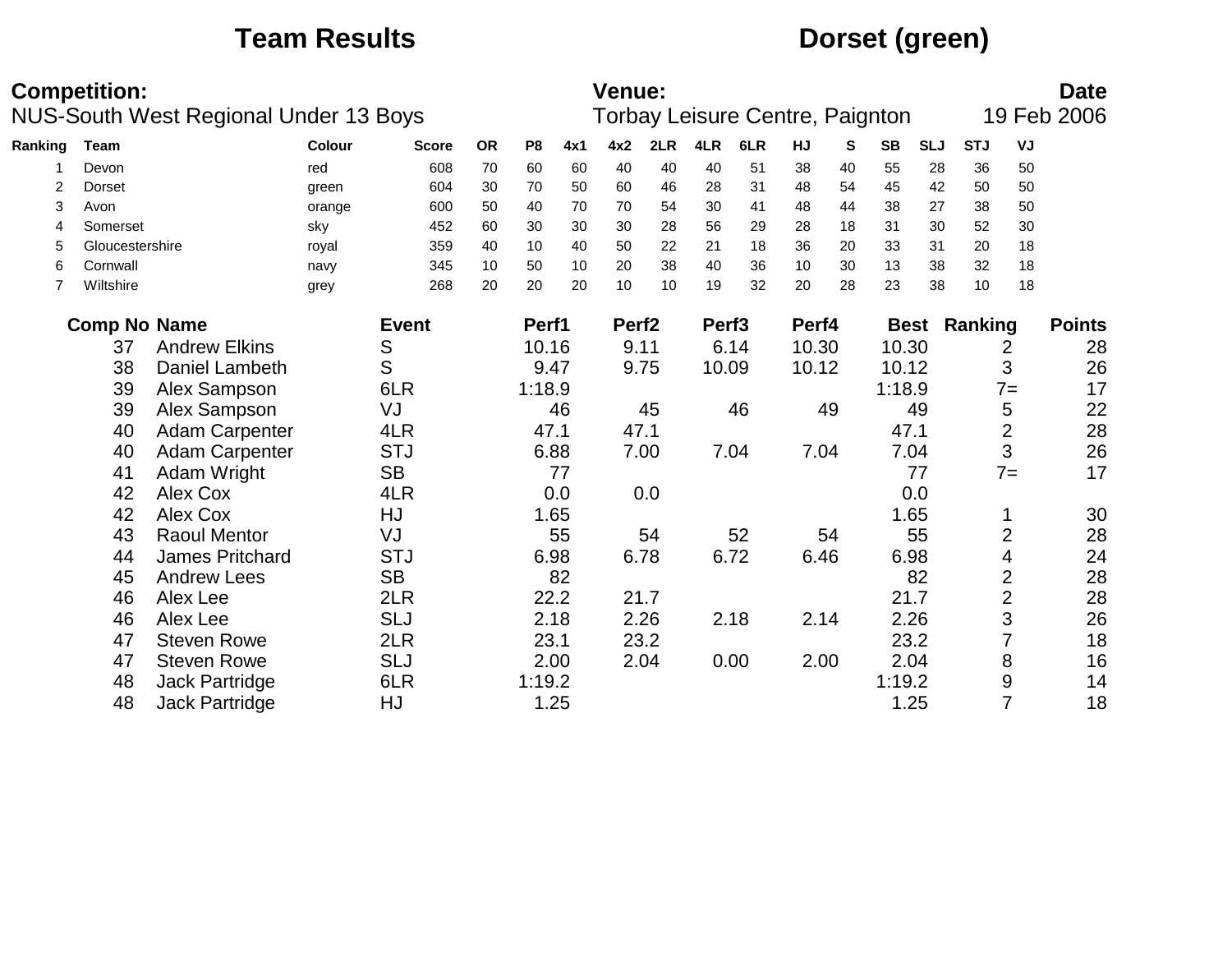# **Team Results Gloucestershire (royal)**

|         | <b>Competition:</b>                              |                           | <b>NUS-South West Regional Under 13 Boys</b> |              |           |                |      | <b>Venue:</b>     |      |                   | Torbay Leisure Centre, Paignton |       |    |           |            |                     |      | <b>Date</b><br>19 Feb 2006 |
|---------|--------------------------------------------------|---------------------------|----------------------------------------------|--------------|-----------|----------------|------|-------------------|------|-------------------|---------------------------------|-------|----|-----------|------------|---------------------|------|----------------------------|
| Ranking | <b>Team</b>                                      |                           | Colour                                       | <b>Score</b> | <b>OR</b> | P <sub>8</sub> | 4x1  | 4x2               | 2LR  | 4LR               | 6LR                             | HJ    | S  | <b>SB</b> | <b>SLJ</b> | <b>STJ</b>          | VJ   |                            |
|         | Devon                                            |                           | red                                          | 608          | 70        | 60             | 60   | 40                | 40   | 40                | 51                              | 38    | 40 | 55        | 28         | 36                  | 50   |                            |
| 2       | Dorset                                           |                           | green                                        | 604          | 30        | 70             | 50   | 60                | 46   | 28                | 31                              | 48    | 54 | 45        | 42         | 50                  | 50   |                            |
| 3       | Avon                                             |                           | orange                                       | 600          | 50        | 40             | 70   | 70                | 54   | 30                | 41                              | 48    | 44 | 38        | 27         | 38                  | 50   |                            |
| 4       | Somerset                                         |                           | sky                                          | 452          | 60        | 30             | 30   | 30                | 28   | 56                | 29                              | 28    | 18 | 31        | 30         | 52                  | 30   |                            |
| 5       | Gloucestershire                                  |                           | royal                                        | 359          | 40        | 10             | 40   | 50                | 22   | 21                | 18                              | 36    | 20 | 33        | 31         | 20                  | 18   |                            |
| 6       | Cornwall                                         |                           | navy                                         | 345          | 10        | 50             | 10   | 20                | 38   | 40                | 36                              | 10    | 30 | 13        | 38         | 32                  | 18   |                            |
| 7       | Wiltshire                                        |                           | grey                                         | 268          | 20        | 20             | 20   | 10                | 10   | 19                | 32                              | 20    | 28 | 23        | 38         | 10                  | 18   |                            |
|         | <b>Comp No Name</b>                              |                           |                                              | <b>Event</b> |           | Perf1          |      | Perf <sub>2</sub> |      | Perf <sub>3</sub> |                                 | Perf4 |    |           |            | <b>Best Ranking</b> |      | <b>Points</b>              |
|         | 49                                               |                           |                                              | 52.8         |           | 0.0            |      |                   |      |                   | 52.8                            |       |    | 12        | 8          |                     |      |                            |
|         | <b>Ben Chadwick</b><br><b>Ben Chadwick</b><br>49 |                           |                                              | <b>STJ</b>   |           |                | 5.94 |                   | 5.74 |                   | 5.96                            | 5.90  |    | 5.96      |            |                     | 10   | 12                         |
|         | 50                                               | <b>Christopher Cooper</b> |                                              | S            |           |                | 0.00 |                   | 0.00 |                   | 6.51                            | 0.00  |    | 6.51      |            |                     | 9    | 14                         |
|         | 51                                               | Joe Morris                |                                              | 6LR          |           | 1:26.9         |      |                   |      |                   |                                 |       |    | 1:26.9    |            |                     | 13   | $6\phantom{1}6$            |
|         | 51                                               | Joe Morris                |                                              | <b>SB</b>    |           |                | 78   |                   |      |                   |                                 |       |    |           | 78         |                     | $5=$ | 21                         |
|         | 52                                               | <b>Bjorn Patterson</b>    |                                              | 6LR          |           | 1:21.8         |      |                   |      |                   |                                 |       |    | 1:21.8    |            |                     | 10   | 12                         |
|         | 52                                               | <b>Bjorn Patterson</b>    |                                              | <b>SLJ</b>   |           |                | 1.96 |                   | 1.94 |                   | 1.96                            | 1.88  |    | 1.96      |            |                     | 10   | 12                         |
|         | 53                                               |                           | Jack Mowat-Machonchie                        | <b>SB</b>    |           |                | 72   |                   |      |                   |                                 |       |    |           | 72         |                     | 10   | 12                         |
|         | 54                                               | <b>Guy Turney</b>         |                                              | <b>SLJ</b>   |           |                | 2.00 |                   | 2.02 |                   | 1.96                            | 2.04  |    | 2.04      |            |                     | $6=$ | 19                         |
|         | 55                                               | <b>Ollie Gunnell</b>      |                                              | 2LR          |           |                | 23.9 |                   | 0.0  |                   |                                 |       |    | 23.9      |            | 11                  |      | 10                         |
|         | 55                                               | <b>Ollie Gunnell</b>      |                                              | HJ           |           |                | 1.30 |                   |      |                   |                                 |       |    |           | 1.30       |                     | 6    | 20                         |
|         | 56                                               | Josh Fielding             |                                              | VJ           |           |                | 40   |                   | 35   |                   | 39                              |       | 37 |           | 40         |                     | 12   | $\, 8$                     |
|         | 57                                               | <b>Ben Crocker</b>        |                                              | S            |           |                | 0.00 |                   | 5.36 |                   | 0.00                            | 4.68  |    | 5.36      |            |                     | 13   | $6\phantom{1}6$            |
|         | 58                                               | <b>Ben Williams</b>       |                                              | 4LR          |           |                | 51.8 |                   | 0.0  |                   |                                 |       |    | 51.8      |            |                     | $9=$ | 13                         |
|         | 58                                               | <b>Ben Williams</b>       |                                              | VJ           |           |                | 37   |                   | 40   |                   | 39                              |       | 39 |           | 40         | 11                  |      | 10                         |
|         | 59                                               | Dan Warriner              |                                              | <b>STJ</b>   |           |                | 5.56 |                   | 5.76 |                   | 0.00                            | 5.38  |    | 5.76      |            |                     | 12   | 8                          |
|         | 60                                               | Michael Kosylowicz        |                                              | 2LR          |           |                | 23.6 |                   | 0.0  |                   |                                 |       |    | 23.6      |            |                     | 10   | 12                         |
|         | 60<br><b>Michael Kosylowicz</b>                  |                           |                                              | HJ           |           |                | 1.20 |                   |      |                   |                                 |       |    | 1.20      |            |                     | 8    | 16                         |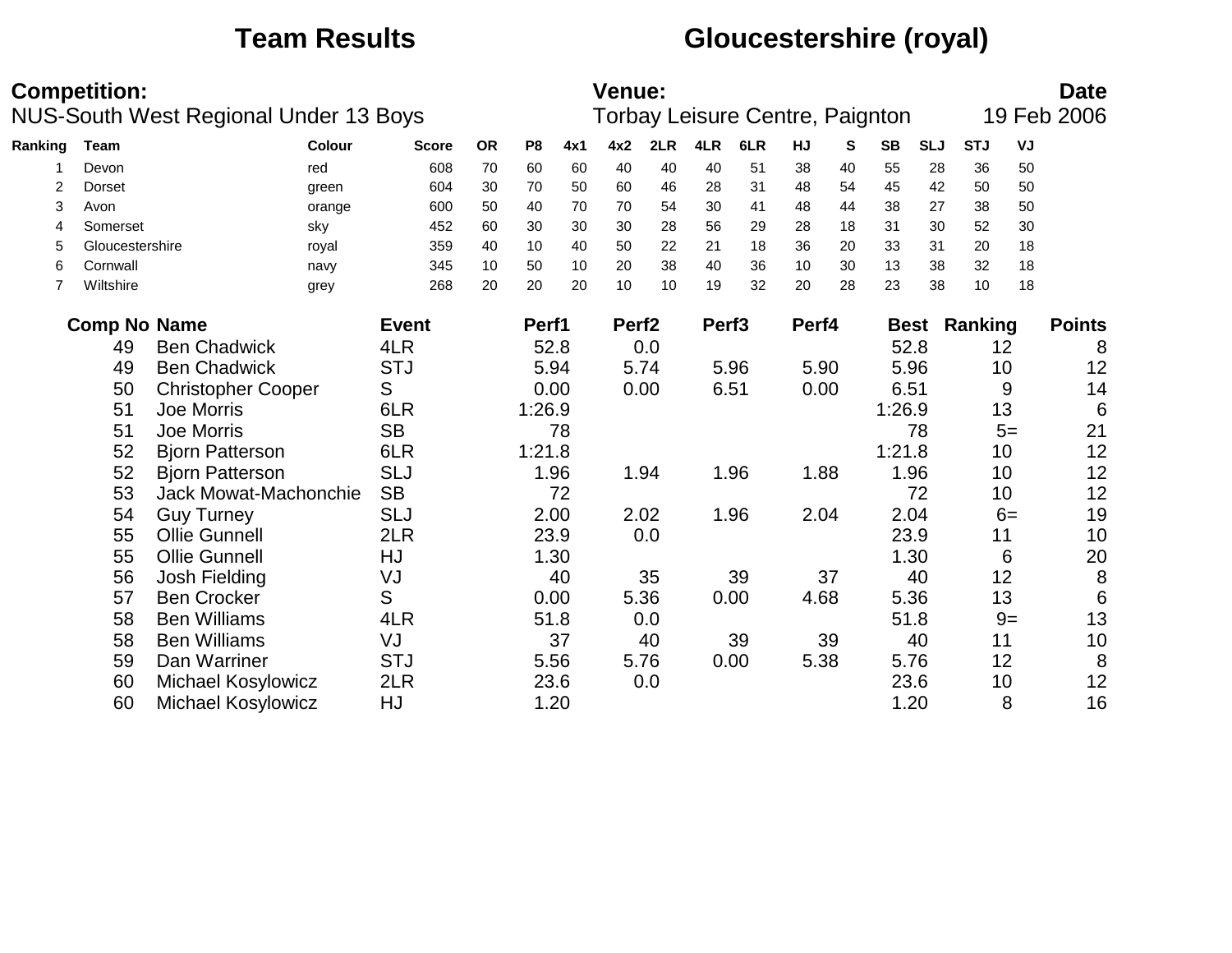# **Team Results Somerset (sky)**

|         | <b>Competition:</b>          | NUS-South West Regional Under 13 Boys |        |              |           |                |     | <b>Venue:</b>     |      |                   | Torbay Leisure Centre, Paignton |       |      |           |            |                     |      | <b>Date</b><br>19 Feb 2006 |
|---------|------------------------------|---------------------------------------|--------|--------------|-----------|----------------|-----|-------------------|------|-------------------|---------------------------------|-------|------|-----------|------------|---------------------|------|----------------------------|
| Ranking | <b>Team</b>                  |                                       | Colour | <b>Score</b> | <b>OR</b> | P <sub>8</sub> | 4x1 | 4x2               | 2LR  | 4LR               | 6LR                             | HJ    | S    | <b>SB</b> | <b>SLJ</b> | <b>STJ</b>          | VJ   |                            |
|         | Devon                        |                                       | red    | 608          | 70        | 60             | 60  | 40                | 40   | 40                | 51                              | 38    | 40   | 55        | 28         | 36                  | 50   |                            |
| 2       | Dorset                       |                                       | green  | 604          | 30        | 70             | 50  | 60                | 46   | 28                | 31                              | 48    | 54   | 45        | 42         | 50                  | 50   |                            |
| 3       | Avon                         |                                       | orange | 600          | 50        | 40             | 70  | 70                | 54   | 30                | 41                              | 48    | 44   | 38        | 27         | 38                  | 50   |                            |
| 4       | Somerset                     |                                       | sky    | 452          | 60        | 30             | 30  | 30                | 28   | 56                | 29                              | 28    | 18   | 31        | 30         | 52                  | 30   |                            |
| 5       | Gloucestershire              |                                       | royal  | 359          | 40        | 10             | 40  | 50                | 22   | 21                | 18                              | 36    | 20   | 33        | 31         | 20                  | 18   |                            |
| 6       | Cornwall                     |                                       | navy   | 345          | 10        | 50             | 10  | 20                | 38   | 40                | 36                              | 10    | 30   | 13        | 38         | 32                  | 18   |                            |
| 7       | Wiltshire                    |                                       | grey   | 268          | 20        | 20             | 20  | 10                | 10   | 19                | 32                              | 20    | 28   | 23        | 38         | 10                  | 18   |                            |
|         | <b>Comp No Name</b>          |                                       |        | <b>Event</b> |           | Perf1          |     | Perf <sub>2</sub> |      | Perf <sub>3</sub> |                                 | Perf4 |      |           |            | <b>Best Ranking</b> |      | <b>Points</b>              |
|         | 61                           | <b>Robert Clowes</b>                  |        | 4LR          |           | 47.6           |     | 47.0              |      |                   |                                 |       |      | 47.0      |            |                     |      | 30                         |
|         | 61                           | <b>Robert Clowes</b>                  |        | <b>STJ</b>   |           | 6.98           |     | 7.06              |      |                   | 7.00                            | 7.12  |      | 7.12      |            |                     |      | 30                         |
|         | 62                           | Ian Gillingham                        |        | 4LR          |           | 47.7           |     | 47.6              |      |                   |                                 |       |      | 47.6      |            |                     | 3    | 26                         |
|         | 62                           | Ian Gillingham                        |        | <b>STJ</b>   |           | 6.50           |     | 6.62              |      |                   | 6.32                            | 6.24  |      | 6.62      |            |                     | 5    | 22                         |
|         | 63                           | <b>Eben Harding</b>                   |        | 6LR          |           | 1:25.2         |     |                   |      |                   |                                 |       |      | 1:25.2    |            | 12                  |      | 8                          |
|         | 63                           | <b>Eben Harding</b>                   |        | S            |           | 5.43           |     |                   | 5.66 |                   | 5.07                            | 5.63  |      | 5.66      |            | 12                  |      | 8                          |
|         | 64                           | <b>Bradley Martin</b>                 |        | 2LR          |           | 24.4           |     |                   | 0.0  |                   |                                 |       |      | 24.4      |            | 12                  |      | 8                          |
|         | 64                           | <b>Bradley Martin</b>                 |        | S            |           | 5.66           |     | 6.35              |      |                   | 5.89                            | 5.83  |      | 6.35      |            | 11                  |      | 10                         |
|         | 65                           | James Prole                           |        | 2LR          |           | 23.1           |     | 23.1              |      |                   |                                 |       |      | 23.1      |            |                     | 6    | 20                         |
|         | 65                           | James Prole                           |        | <b>SLJ</b>   |           | 2.32           |     | 2.22              |      |                   | 2.26                            | 2.22  |      | 2.32      |            |                     |      | 30                         |
|         | 66                           | Jamie Rawle                           |        | <b>SB</b>    |           |                | 64  |                   |      |                   |                                 |       |      |           | 64         | 13                  |      | $6\phantom{1}6$            |
|         | 67                           | <b>Thomas Westwell</b>                |        | VJ           |           |                | 45  |                   | 42   |                   | 45                              |       | 44   |           | 45         |                     | 8    | 16                         |
|         | 68                           | Dan Moore                             |        | VJ           |           |                | 41  |                   | 43   |                   | 43                              |       | 42   |           | 43         |                     | 9    | 14                         |
|         | 70                           | <b>Sam Norris</b>                     |        | 6LR          |           | 1:18.0         |     |                   |      |                   |                                 |       |      | 1:18.0    |            |                     | $5=$ | 21                         |
|         | 70                           | <b>Sam Norris</b>                     |        | <b>SB</b>    |           |                | 81  |                   |      |                   |                                 |       |      |           | 81         |                     | $3=$ | 25                         |
|         | <b>Ashley Williams</b><br>71 |                                       | HJ     |              | 1.40      |                |     |                   |      |                   |                                 |       | 1.40 |           |            | $\overline{2}$      | 28   |                            |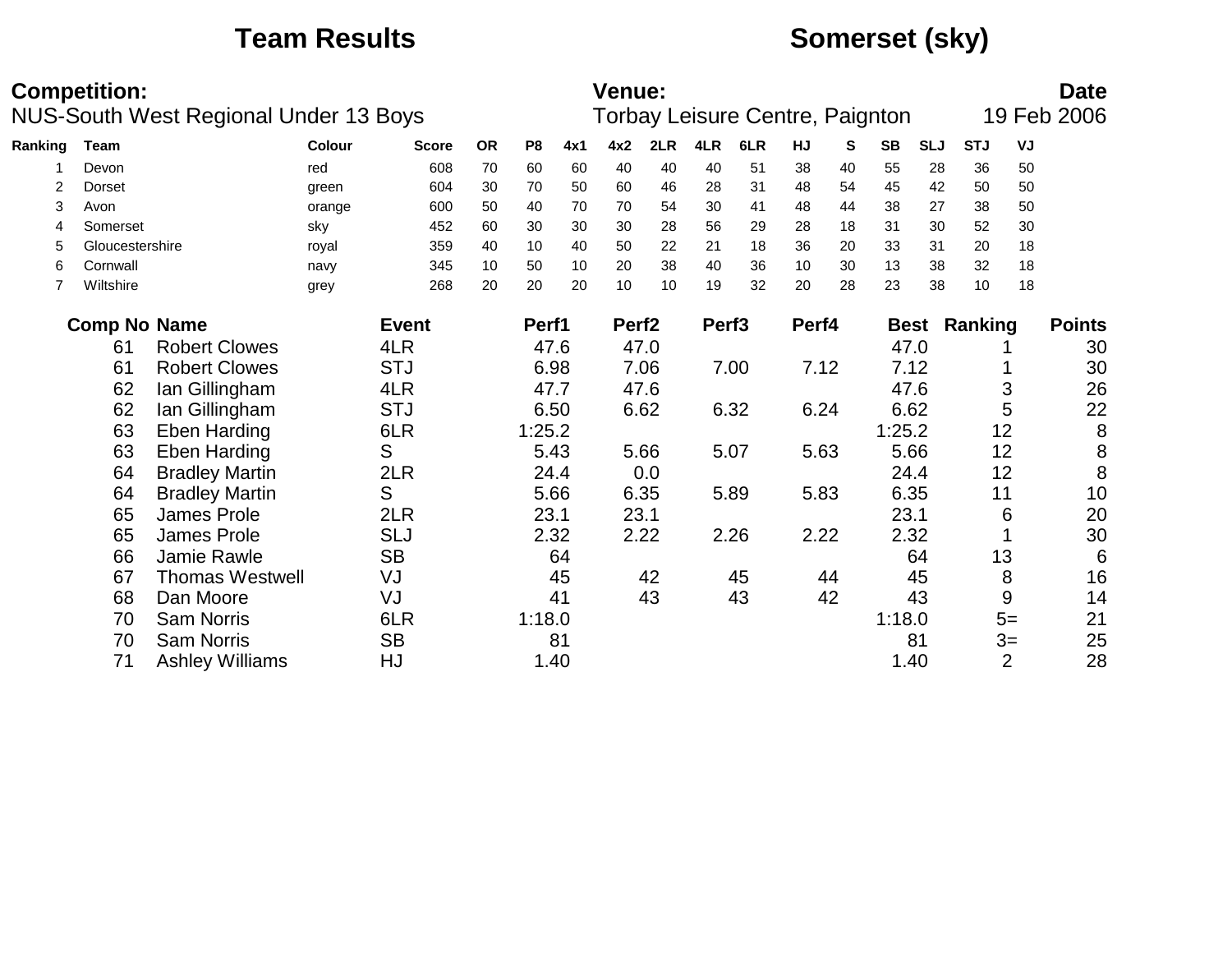# **Team Results Wiltshire (grey)**

| <b>Competition:</b><br><b>Venue:</b><br><b>NUS-South West Regional Under 13 Boys</b><br>Torbay Leisure Centre, Paignton |                                          |                    |        |              |           |                |     |                   |      |                   |      |           |      |           | <b>Date</b> |                     |                  |                          |
|-------------------------------------------------------------------------------------------------------------------------|------------------------------------------|--------------------|--------|--------------|-----------|----------------|-----|-------------------|------|-------------------|------|-----------|------|-----------|-------------|---------------------|------------------|--------------------------|
|                                                                                                                         |                                          |                    |        |              |           |                |     |                   |      |                   |      |           |      |           |             |                     |                  | 19 Feb 2006              |
| Ranking                                                                                                                 | Team                                     |                    | Colour | <b>Score</b> | <b>OR</b> | P <sub>8</sub> | 4x1 | 4x2               | 2LR  | 4LR               | 6LR  | <b>HJ</b> | S    | <b>SB</b> | <b>SLJ</b>  | <b>STJ</b>          | VJ               |                          |
|                                                                                                                         | Devon                                    |                    | red    | 608          | 70        | 60             | 60  | 40                | 40   | 40                | 51   | 38        | 40   | 55        | 28          | 36                  | 50               |                          |
| 2                                                                                                                       | <b>Dorset</b>                            |                    | green  | 604          | 30        | 70             | 50  | 60                | 46   | 28                | 31   | 48        | 54   | 45        | 42          | 50                  | 50               |                          |
| 3                                                                                                                       | Avon                                     |                    | orange | 600          | 50        | 40             | 70  | 70                | 54   | 30                | 41   | 48        | 44   | 38        | 27          | 38                  | 50               |                          |
| 4                                                                                                                       | Somerset                                 |                    | sky    | 452          | 60        | 30             | 30  | 30                | 28   | 56                | 29   | 28        | 18   | 31        | 30          | 52                  | 30               |                          |
| 5                                                                                                                       | Gloucestershire                          |                    | royal  | 359          | 40        | 10             | 40  | 50                | 22   | 21                | 18   | 36        | 20   | 33        | 31          | 20                  | 18               |                          |
| 6                                                                                                                       | Cornwall                                 |                    | navy   | 345          | 10        | 50             | 10  | 20                | 38   | 40                | 36   | 10        | 30   | 13        | 38          | 32                  | 18               |                          |
| 7                                                                                                                       | Wiltshire                                |                    | grey   | 268          | 20        | 20             | 20  | 10                | 10   | 19                | 32   | 20        | 28   | 23        | 38          | 10                  | 18               |                          |
|                                                                                                                         | <b>Comp No Name</b>                      |                    |        | <b>Event</b> |           | Perf1          |     | Perf <sub>2</sub> |      | Perf <sub>3</sub> |      | Perf4     |      |           |             | <b>Best Ranking</b> |                  | <b>Points</b>            |
|                                                                                                                         | 73                                       | Dean Upton         |        |              | 75        |                |     |                   |      |                   |      |           | 75   |           | 9           | 14                  |                  |                          |
|                                                                                                                         | <b>SB</b><br>Daniel Large<br>74          |                    |        | 6LR          |           | 1:16.3         |     |                   |      |                   |      |           |      | 1:16.3    |             |                     | $\overline{2}$   | 28                       |
|                                                                                                                         | 74                                       | Daniel Large       |        | <b>SLJ</b>   |           | 2.02           |     |                   | 1.96 |                   | 2.02 | 1.94      |      | 2.02      |             |                     | $\boldsymbol{9}$ | 14                       |
|                                                                                                                         | 75                                       | Ashley Bodman      |        | <b>STJ</b>   |           | 5.34           |     | 5.44              |      |                   | 5.46 | 5.40      |      | 5.46      |             |                     | 13               | $\,6\,$                  |
|                                                                                                                         | 76                                       | <b>Jack Fowler</b> |        | 4LR          |           | 58.0           |     |                   | 0.0  |                   |      |           |      | 58.0      |             |                     | 13               | $\,6\,$                  |
|                                                                                                                         | 76                                       | Jack Fowler        |        | S            |           | 6.70           |     |                   | 6.46 |                   | 6.50 | 6.76      |      | 6.76      |             |                     | 8                | 16                       |
|                                                                                                                         | 77                                       | Ben Keen           |        | 6LR          |           | 1:28.6         |     |                   |      |                   |      |           |      | 1:28.6    |             |                     | 14               | $\overline{\mathcal{A}}$ |
|                                                                                                                         | 77                                       | Ben Keen           |        | HJ           |           | 1.05           |     |                   |      |                   |      |           |      | 1.05      |             |                     | 12               | 8                        |
|                                                                                                                         | 78                                       | Jack Tyler         |        | 4LR          |           | 51.8           |     |                   | 0.0  |                   |      |           |      | 51.8      |             |                     | $9=$             | 13                       |
|                                                                                                                         | 78                                       | Jack Tyler         |        | HJ           |           | 1.15           |     |                   |      |                   |      |           |      | 1.15      |             |                     | 10               | 12                       |
|                                                                                                                         | 79                                       | Tom Harford        |        | S            |           | 6.10           |     | 5.79              |      |                   | 6.45 | 6.24      |      | 6.45      |             |                     | 10               | 12                       |
|                                                                                                                         | 80                                       | Nathan Lea         |        | <b>STJ</b>   |           | 5.40           |     | 5.38              |      |                   | 5.28 | 5.24      |      | 5.40      |             |                     | 14               | $\overline{4}$           |
|                                                                                                                         | <b>SLJ</b><br><b>Matt Gowshall</b><br>81 |                    |        |              | 2.12      |                |     | 2.00              |      | 2.14              | 2.12 |           | 2.14 |           |             | 4                   | 24               |                          |
|                                                                                                                         | 2LR<br>82<br><b>Tom Lawrence</b>         |                    |        |              | 25.4      |                |     | 0.0               |      |                   |      |           | 25.4 |           |             | 14                  | 4                |                          |
|                                                                                                                         | <b>SB</b><br>82<br><b>Tom Lawrence</b>   |                    |        |              |           | 66             |     |                   |      |                   |      |           |      | 66        |             | $11 =$              | $9\,$            |                          |
|                                                                                                                         | 2LR<br>83<br><b>Chris Dryer</b>          |                    |        |              | 24.6      |                |     | 0.0               |      |                   |      |           | 24.6 |           |             | 13                  | $6\phantom{1}6$  |                          |
|                                                                                                                         | VJ<br>83<br><b>Chris Dryer</b>           |                    |        |              |           |                | 42  |                   | 43   |                   | 41   |           | 46   |           | 46          |                     | $\overline{7}$   | 18                       |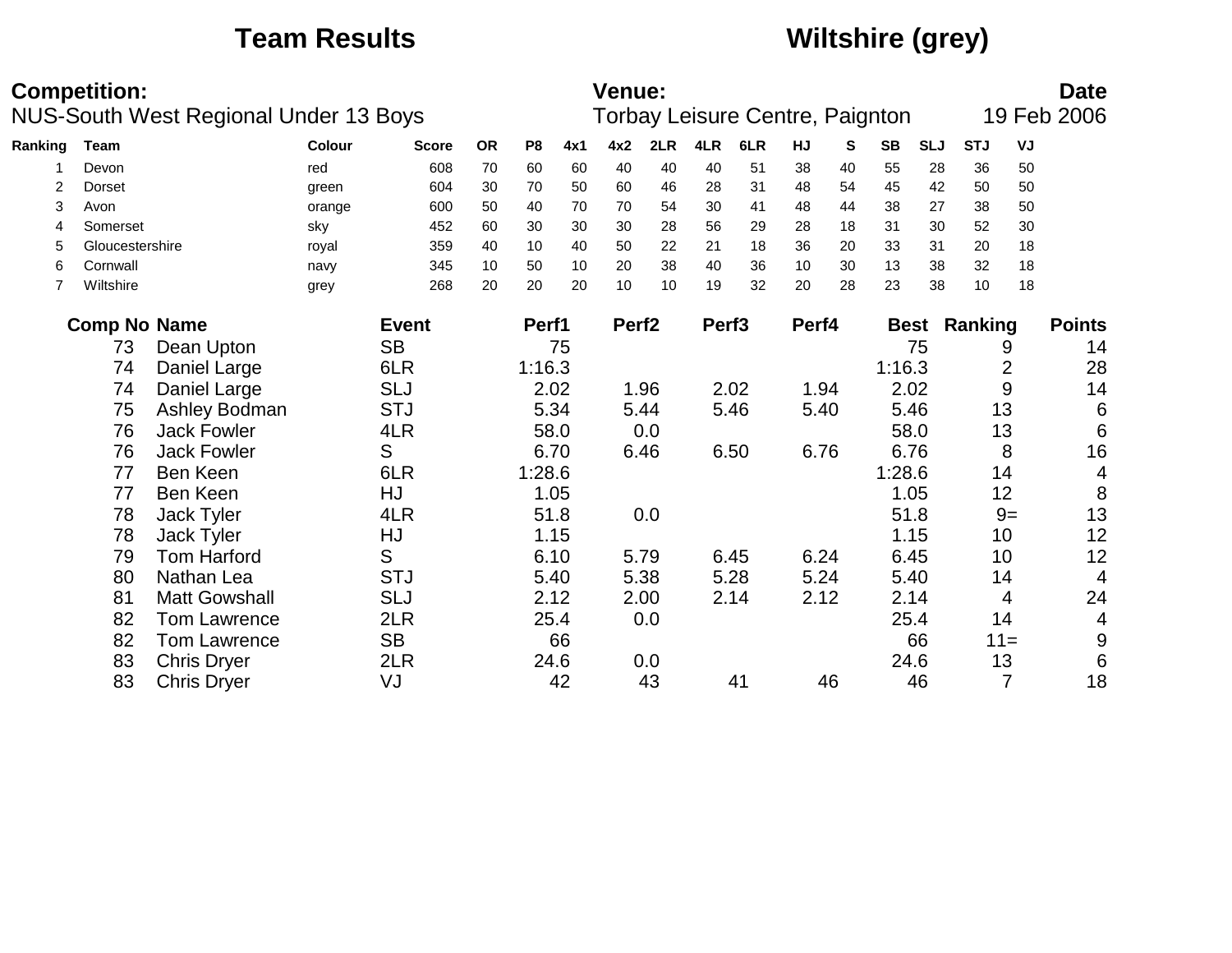## **Event Official Results Sheet <b>CEV** Obstacle Relay

| <b>Competition:</b> |    | NUS-South West Regional Under 13 Boys |               | <b>Venue:</b> |       | Torbay Leisure Centre, Paignton |               | <b>Date</b><br>19 Feb 2006 |
|---------------------|----|---------------------------------------|---------------|---------------|-------|---------------------------------|---------------|----------------------------|
| Ranking Code Team   |    |                                       | <b>Colour</b> | Heat          | Final | Performance                     | <b>Points</b> |                            |
|                     | 03 | Devon                                 | red           | 1:12.6        | 0.0   | 1:12.6                          | 70            |                            |
|                     | 06 | Somerset                              | sky           | 1:14.3        | 0.0   | 1:14.3                          | 60            |                            |
| 3                   | 01 | Avon                                  | orange        | 1:17.3        | 0.0   | 1:17.3                          | 50            |                            |
| 4                   | 05 | Gloucestershire                       | royal         | 1:20.0        | 0.0   | 1:20.0                          | 40            |                            |
| 5.                  | 04 | Dorset                                | green         | 1:20.2        | 0.0   | 1:20.2                          | 30            |                            |
| 6                   | 07 | Wiltshire                             | grey          | 1:22.3        | 0.0   | 1:22.3                          | 20            |                            |
|                     | 02 | Cornwall                              | navy          | 1:22.5        | 0.0   | 1:22.5                          | 10            |                            |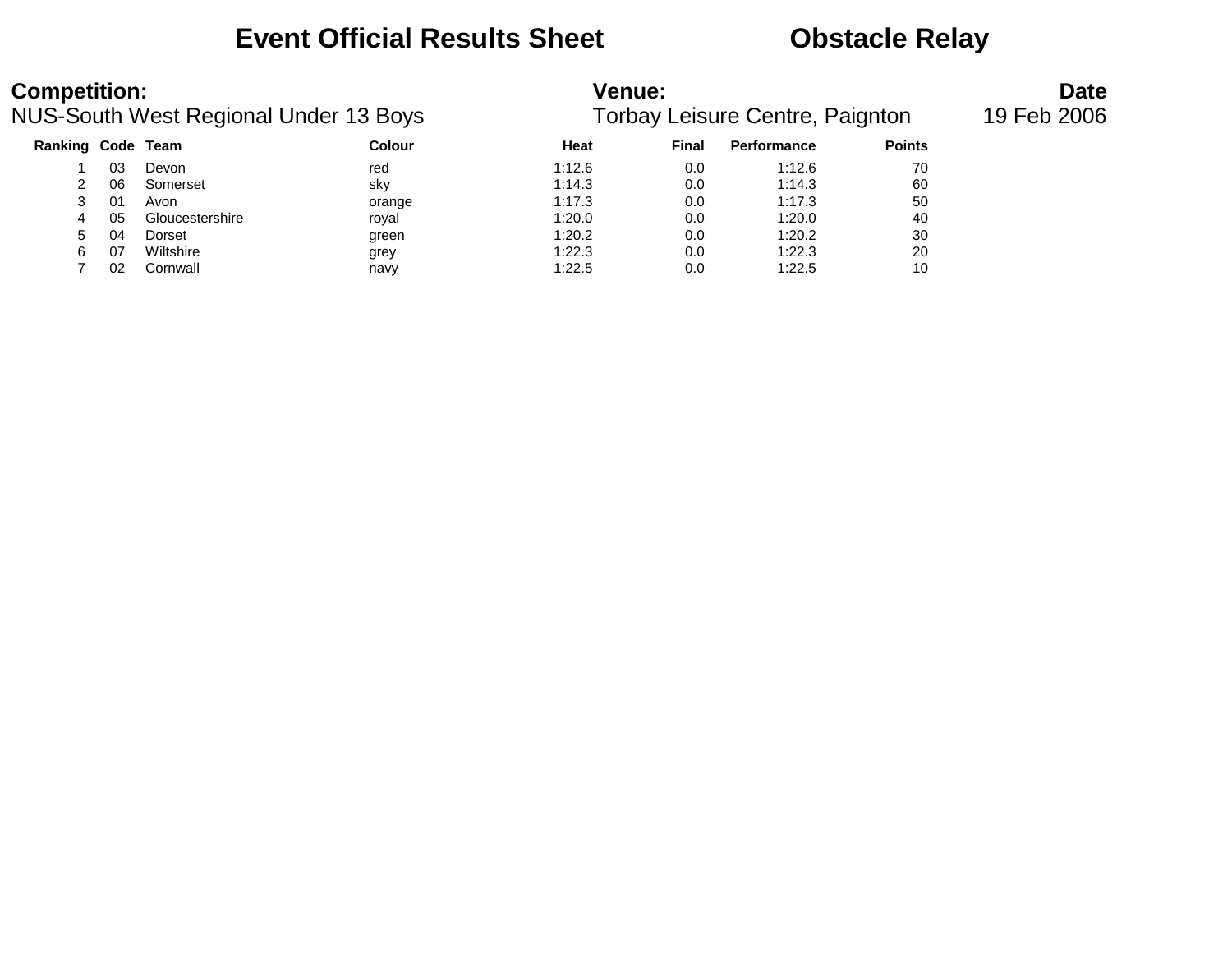### **Results Sheet 2 Lap Race**

### **Competition: Venue: Date**

|                     | Ranking         | Team            |               | <b>Colour</b>     |                       | <b>Points</b> |             |               |
|---------------------|-----------------|-----------------|---------------|-------------------|-----------------------|---------------|-------------|---------------|
|                     |                 | Avon            |               | orange            |                       | 54            |             |               |
| 2                   |                 | Dorset          |               | green             |                       | 46            |             |               |
| 3                   |                 | Devon           |               | red               |                       | 40            |             |               |
| 4                   |                 | Cornwall        |               | navy              |                       | 38            |             |               |
| 5                   |                 | Somerset        |               | sky               |                       | 28            |             |               |
| 6                   |                 | Gloucestershire |               | royal             |                       | 22            |             |               |
| 7                   |                 | Wiltshire       |               | grey              |                       | 10            |             |               |
|                     |                 |                 |               |                   |                       |               |             |               |
| <b>Ranking Team</b> |                 |                 | <b>Colour</b> | <b>BibNo Name</b> |                       |               | <b>Best</b> | <b>Points</b> |
|                     | Avon            |                 | orange        |                   | 1 James Seeley        |               | 21.2        | 30            |
| 2                   | Dorset          |                 | green         |                   | 46 Alex Lee           |               | 21.7        | 28            |
| 3                   | Devon           |                 | red           |                   | 25 Ben Gilbert        |               | 22.1        | 26            |
| 4                   | Avon            |                 | orange        |                   | 3 James Letherby      |               | 22.1        | 24            |
| 5                   | Cornwall        |                 | navy          |                   | 16 Lawrence Mitchell  |               | 23.1        | 22            |
| 6                   | Somerset        |                 | sky           |                   | 65 James Prole        |               | 23.1        | 20            |
|                     | Dorset          |                 | green         | 47                | <b>Steven Rowe</b>    |               | 23.2        | 18            |
| 8                   | Cornwall        |                 | navy          | 18                | Joshua Lobb           |               | 23.4        | 16            |
| 9                   | Devon           |                 | red           | 31                | <b>Daniel Sellick</b> |               | 23.5        | 14            |
| 10                  | Gloucestershire |                 | royal         | 60                | Michael Kosylowicz    |               | 23.6        | 12            |
| 11                  | Gloucestershire |                 | royal         |                   | 55 Ollie Gunnell      |               | 23.9        | 10            |
| 12                  | Somerset        |                 | sky           |                   | 64 Bradley Martin     |               | 24.4        | 8             |
| 13                  | Wiltshire       |                 | grey          |                   | 83 Chris Dryer        |               | 24.6        | 6             |
| 14                  | Wiltshire       |                 | grey          |                   | 82 Tom Lawrence       |               | 25.4        | 4             |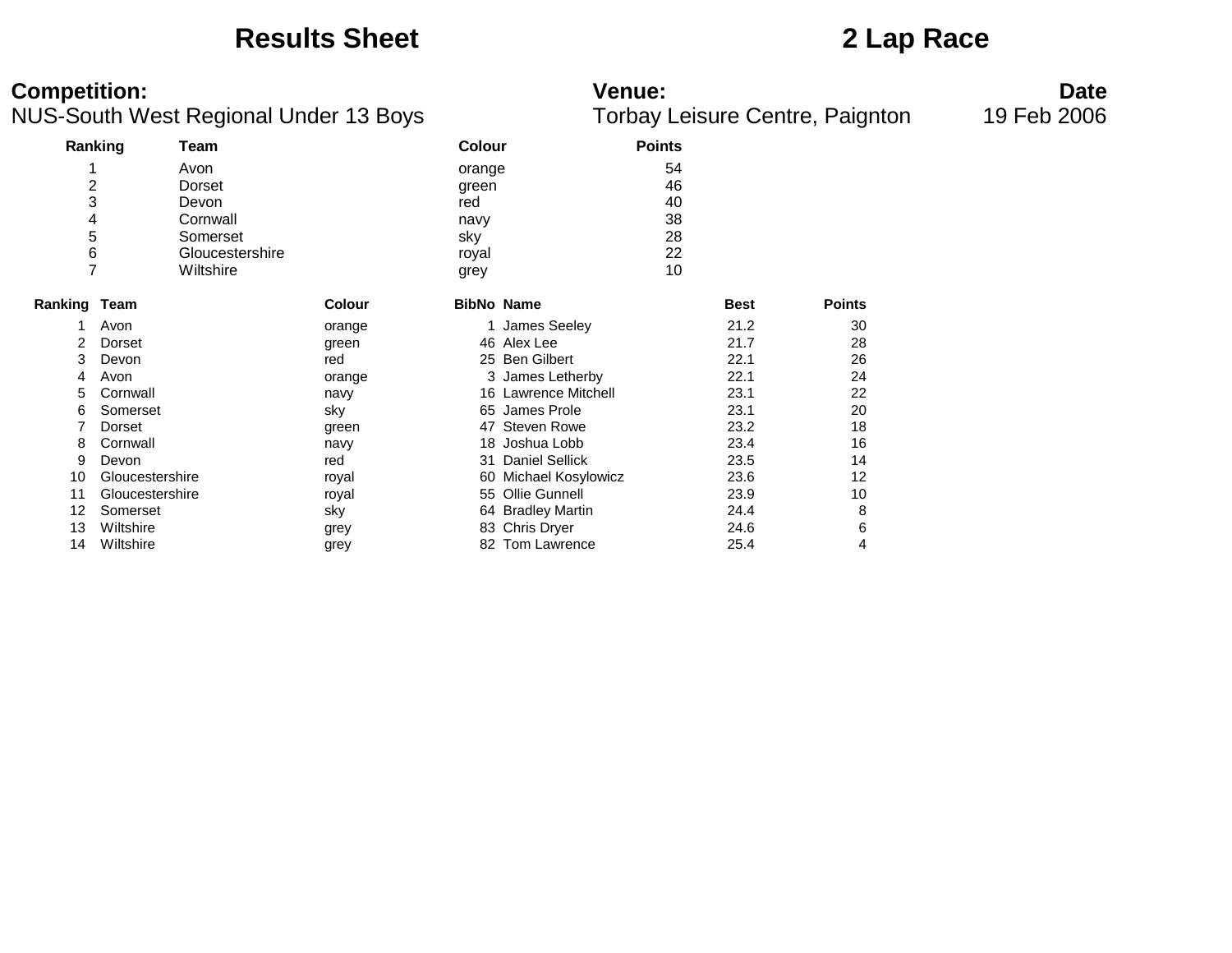### **Results Sheet 4 Lap Race**

### **Competition: Venue: Date**

|                | Ranking         | Team            |               | <b>Colour</b> |                        | <b>Points</b> |             |               |
|----------------|-----------------|-----------------|---------------|---------------|------------------------|---------------|-------------|---------------|
|                |                 | Somerset        |               | sky           |                        | 56            |             |               |
|                | $2=$            | Cornwall        |               | navy          |                        | 40            |             |               |
| $2=$           |                 | Devon           |               | red           |                        | 40            |             |               |
| 4              |                 | Avon            |               | orange        |                        | 30            |             |               |
| 5              |                 | Dorset          |               | green         |                        | 28            |             |               |
| 6              |                 | Gloucestershire |               | royal         |                        | 21            |             |               |
| $\overline{7}$ |                 | Wiltshire       |               | grey          |                        | 19            |             |               |
| Ranking Team   |                 |                 | <b>Colour</b> |               | <b>BibNo Name</b>      |               | <b>Best</b> | <b>Points</b> |
|                | Somerset        |                 | sky           |               | 61 Robert Clowes       |               | 47.0        | 30            |
|                | Dorset          |                 | green         | 40            | <b>Adam Carpenter</b>  |               | 47.1        | 28            |
| 3              | Somerset        |                 | sky           |               | 62 Ian Gillingham      |               | 47.6        | 26            |
| 4              | Cornwall        |                 | navy          |               | 15 Robert Newcombe     |               | 48.6        | 24            |
| 5              | Devon           |                 | red           |               | 26 Ryan Harvey         |               | 48.8        | 22            |
| 6              | Avon            |                 | orange        |               | 7 Matthew Luxton       |               | 49.0        | 20            |
|                | Devon           |                 | red           | 29            | <b>Alex Chittock</b>   |               | 49.6        | 18            |
| 8              | Cornwall        |                 | navy          | 17            | Keron Barrington Smith |               | 51.3        | 16            |
| $9=$           | Gloucestershire |                 | royal         |               | 58 Ben Williams        |               | 51.8        | 13            |
| $9 =$          | Wiltshire       |                 | grey          | 78            | Jack Tyler             |               | 51.8        | 13            |
| 11             | Avon            |                 | orange        | 11            | David Eyre             |               | 52.5        | 10            |
| 12             | Gloucestershire |                 | royal         | 49            | <b>Ben Chadwick</b>    |               | 52.8        | 8             |
| 13             | Wiltshire       |                 | grey          | 76            | <b>Jack Fowler</b>     |               | 58.0        | 6             |
|                | Dorset          |                 | green         |               | 42 Alex Cox            |               | 0.0         | 0             |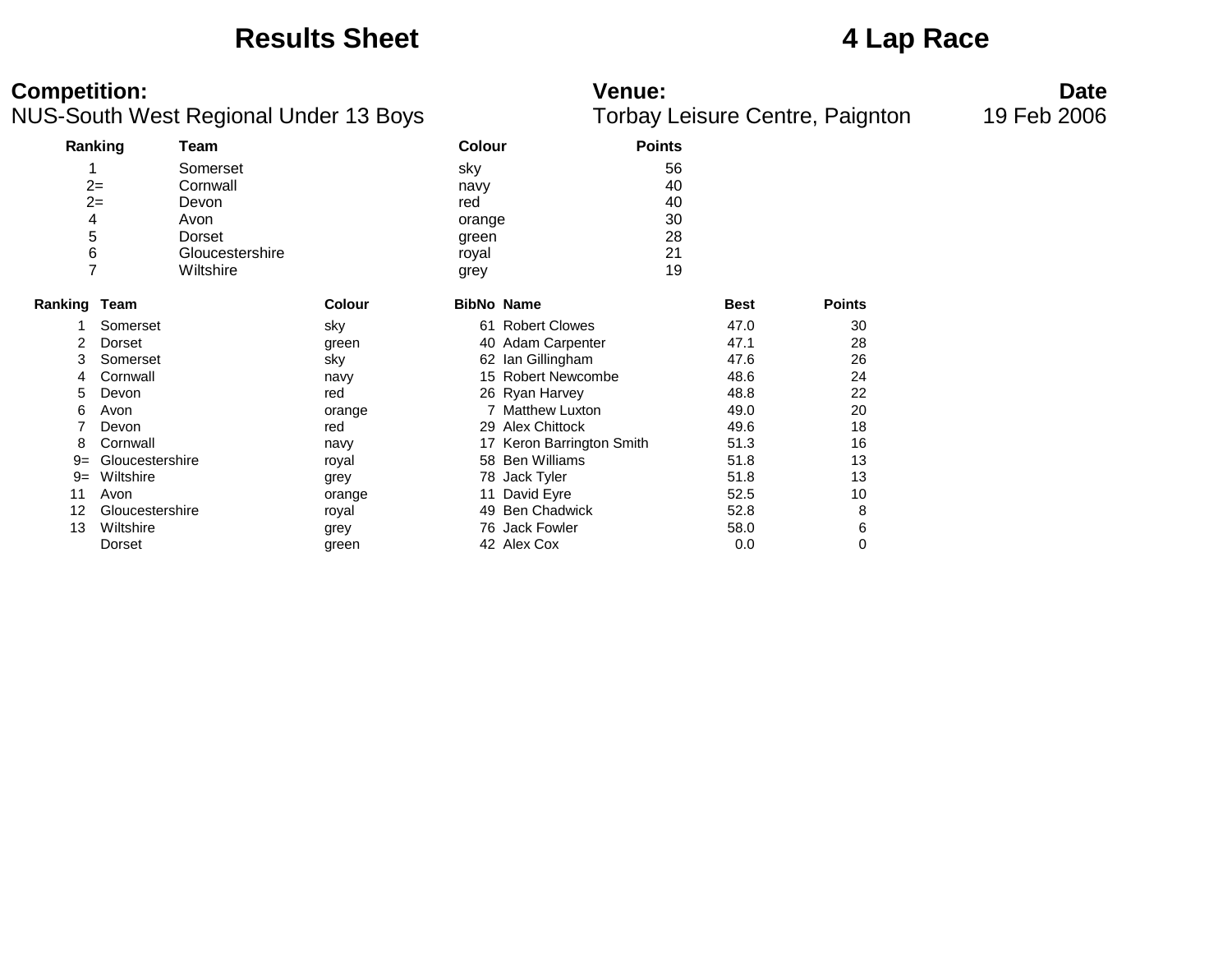### **Results Sheet 6 Lap Time Trial**

### **Competition: Venue: Date**

|                |                 | ັ               | ◢             |               |                     | ◢             |             | ັ             |
|----------------|-----------------|-----------------|---------------|---------------|---------------------|---------------|-------------|---------------|
|                | Ranking         | Team            |               | <b>Colour</b> |                     | <b>Points</b> |             |               |
|                |                 | Devon           |               | red           |                     | 51            |             |               |
| $\overline{c}$ |                 | Avon            |               | orange        |                     | 41            |             |               |
| 3              |                 | Cornwall        |               | navy          |                     | 36            |             |               |
| 4              |                 | Wiltshire       |               | grey          |                     | 32            |             |               |
| 5              |                 | Dorset          |               | green         |                     | 31            |             |               |
| 6              |                 | Somerset        |               | sky           |                     | 29            |             |               |
| $\overline{7}$ |                 | Gloucestershire |               | royal         |                     | 18            |             |               |
| Ranking Team   |                 |                 | <b>Colour</b> |               | <b>BibNo Name</b>   |               | <b>Best</b> | <b>Points</b> |
|                | Devon           |                 | red           |               | 27 Jack Hutchens    |               | 1:15.7      | 30            |
| 2              | Wiltshire       |                 | grey          |               | 74 Daniel Large     |               | 1:16.3      | 28            |
| 3              | Cornwall        |                 | navy          | 20            | Ben Heslop          |               | 1:17.6      | 26            |
| 4              | Avon            |                 | orange        |               | 4 Tim Bailey        |               | 1:17.9      | 24            |
| $5=$           | Devon           |                 | red           |               | 30 Joshua Wilde     |               | 1:18.0      | 21            |
| $5=$           | Somerset        |                 | sky           | 70            | <b>Sam Norris</b>   |               | 1:18.0      | 21            |
| $7 =$          | Avon            |                 | orange        |               | 12 Luke Bailey      |               | 1:18.9      | 17            |
| $7 =$          | Dorset          |                 | green         | 39            | Alex Sampson        |               | 1:18.9      | 17            |
| 9              | Dorset          |                 | green         |               | 48 Jack Partridge   |               | 1:19.2      | 14            |
| 10             | Gloucestershire |                 | royal         |               | 52 Bjorn Patterson  |               | 1:21.8      | 12            |
| 11             | Cornwall        |                 | navy          | 21            | <b>Corey Cleave</b> |               | 1:21.9      | 10            |
| 12             | Somerset        |                 | sky           | 63            | Eben Harding        |               | 1:25.2      | 8             |
| 13             | Gloucestershire |                 | royal         | 51            | Joe Morris          |               | 1:26.9      | 6             |
| 14             | Wiltshire       |                 | grey          | 77            | Ben Keen            |               | 1:28.6      | 4             |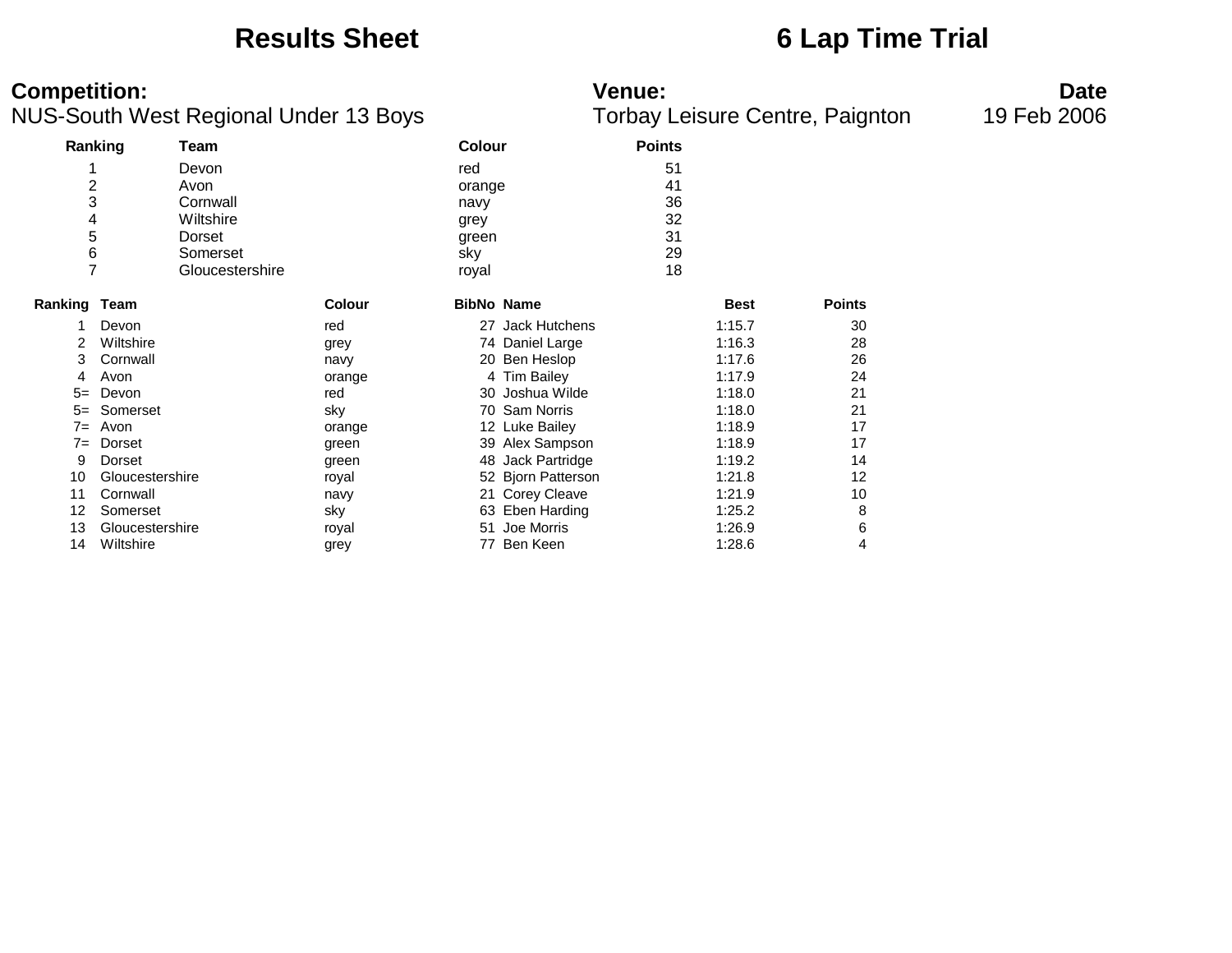## **Event Official Results Sheet 8 Lap Paarlauf**

| <b>Competition:</b><br>NUS-South West Regional Under 13 Boys |    |                 | <b>Venue:</b><br>Torbay Leisure Centre, Paignton | <b>Date</b><br>19 Feb 2006 |       |             |               |  |
|--------------------------------------------------------------|----|-----------------|--------------------------------------------------|----------------------------|-------|-------------|---------------|--|
| Ranking Code Team                                            |    |                 | <b>Colour</b>                                    | Heat                       | Final | Performance | <b>Points</b> |  |
|                                                              | 04 | Dorset          | green                                            | 1:36.6                     | 0.0   | 1:36.6      | 70            |  |
|                                                              | 03 | Devon           | red                                              | 1:36.6                     | 0.0   | 1:36.6      | 60            |  |
|                                                              | 02 | Cornwall        | navy                                             | 1:37.5                     | 0.0   | 1:37.5      | 50            |  |
| 4                                                            | 01 | Avon            | orange                                           | 1:42.4                     | 0.0   | 1:42.4      | 40            |  |
| 5.                                                           | 06 | Somerset        | sky                                              | 1:43.4                     | 0.0   | 1:43.4      | 30            |  |
| 6                                                            | 07 | Wiltshire       | grey                                             | 1:44.6                     | 0.0   | 1:44.6      | 20            |  |
|                                                              | 05 | Gloucestershire | roval                                            | 1:45.6                     | 0.0   | 1:45.6      | 10            |  |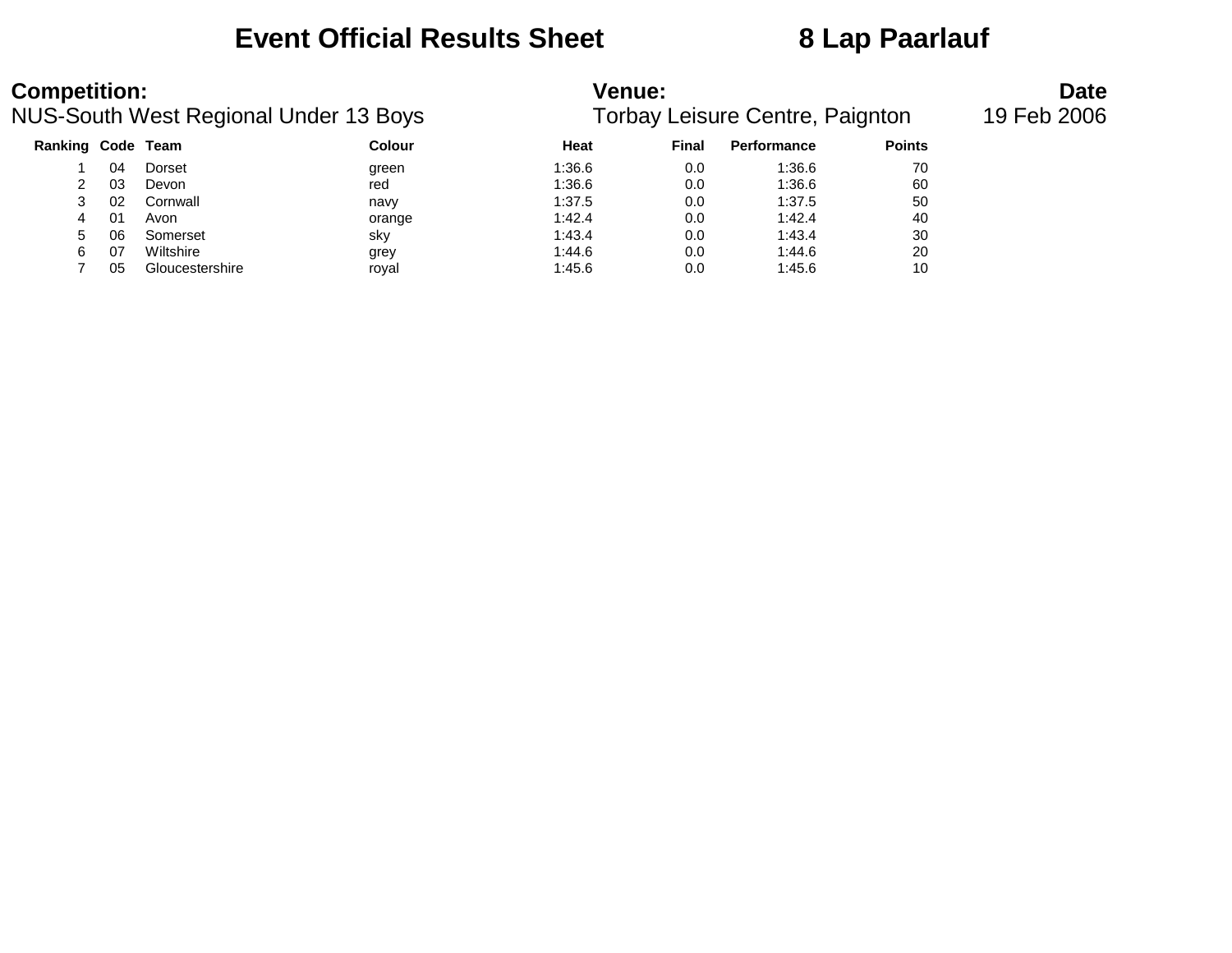## **Event Official Results Sheet 4 x 1 Lap Relay**

| <b>Competition:</b><br>NUS-South West Regional Under 13 Boys |     |                 |               | <b>Venue:</b><br>Torbay Leisure Centre, Paignton | <b>Date</b><br>19 Feb 2006 |                    |               |  |
|--------------------------------------------------------------|-----|-----------------|---------------|--------------------------------------------------|----------------------------|--------------------|---------------|--|
| Ranking Code Team                                            |     |                 | <b>Colour</b> | Heat                                             | Final                      | <b>Performance</b> | <b>Points</b> |  |
|                                                              | 01  | Avon            | orange        | 45.4                                             | 0.0                        | 45.4               | 70            |  |
|                                                              | -03 | Devon           | red           | 45.7                                             | 0.0                        | 45.7               | 60            |  |
|                                                              | 04  | Dorset          | green         | 47.5                                             | 0.0                        | 47.5               | 50            |  |
|                                                              | 05  | Gloucestershire | roval         | 47.8                                             | 0.0                        | 47.8               | 40            |  |

 06 Somerset sky 47.9 0.0 47.9 30 07 Wiltshire grey 48.7 0.0 48.7 20 02 Cornwall navy 51.0 0.0 51.0 10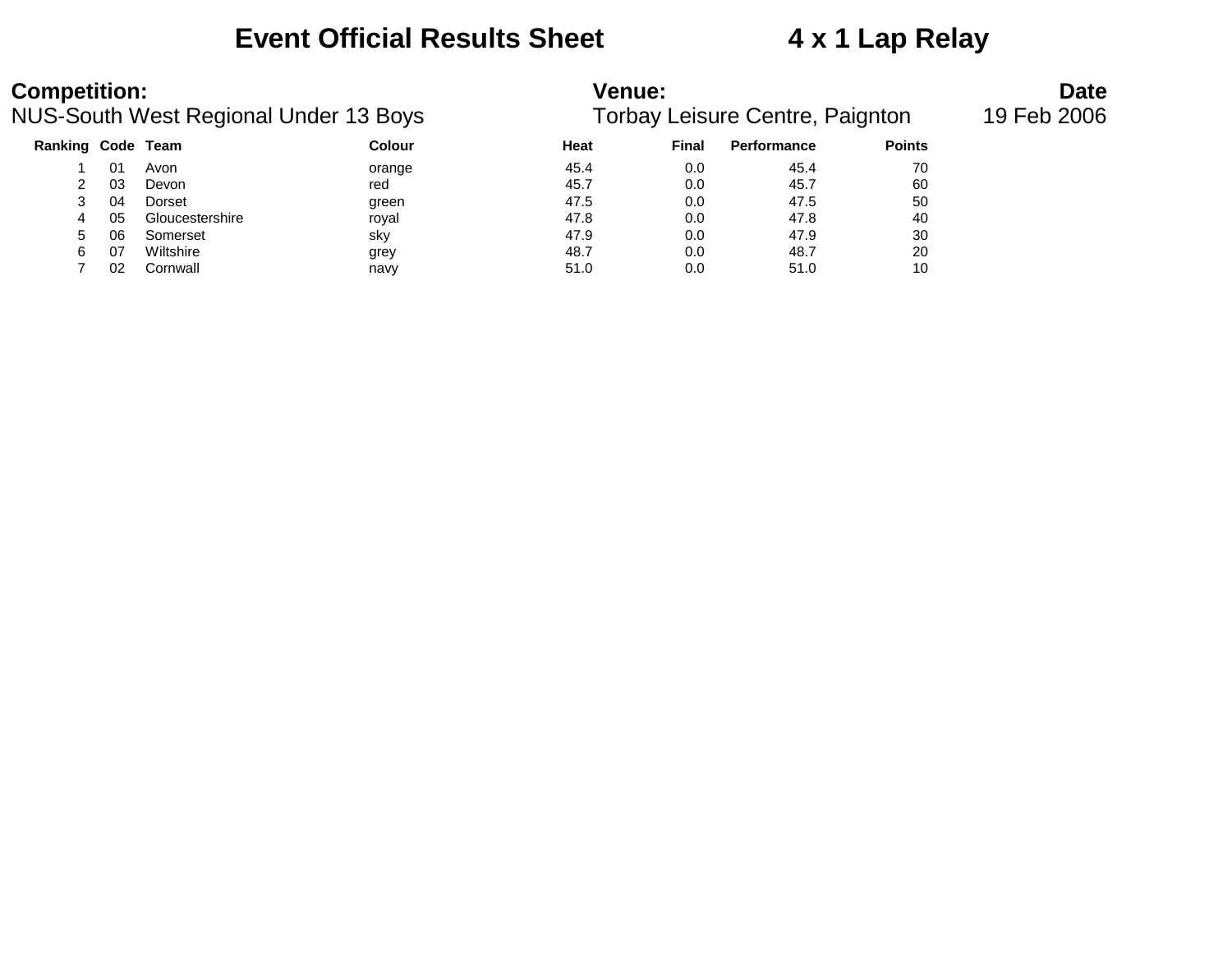### **Event Official Results Sheet 4 x 2 Lap Relay**

# **Competition: Venue: Date**

| NUS-South West Regional Under 13 Boys |    |                 |        | Torbay Leisure Centre, Paignton | 19 Feb 2006 |                    |               |  |
|---------------------------------------|----|-----------------|--------|---------------------------------|-------------|--------------------|---------------|--|
| Ranking Code Team                     |    |                 | Colour | Heat                            | Final       | <b>Performance</b> | <b>Points</b> |  |
|                                       | 01 | Avon            | orange | 1:27.6                          | 0.0         | 1:27.6             | 70            |  |
|                                       | 04 | Dorset          | green  | 1:31.1                          | 0.0         | 1:31.1             | 60            |  |
|                                       | 05 | Gloucestershire | roval  | 1:34.5                          | 0.0         | 1:34.5             | 50            |  |
| 4                                     | 03 | Devon           | red    | 1:34.6                          | 0.0         | 1:34.6             | 40            |  |
| 5                                     | 06 | Somerset        | sky    | 1:38.0                          | 0.0         | 1:38.0             | 30            |  |
| 6                                     | 02 | Cornwall        | navy   | 1:38.2                          | 0.0         | 1:38.2             | 20            |  |
|                                       | 07 | Wiltshire       | grey   | 1:40.1                          | 0.0         | 1:40.1             | 10            |  |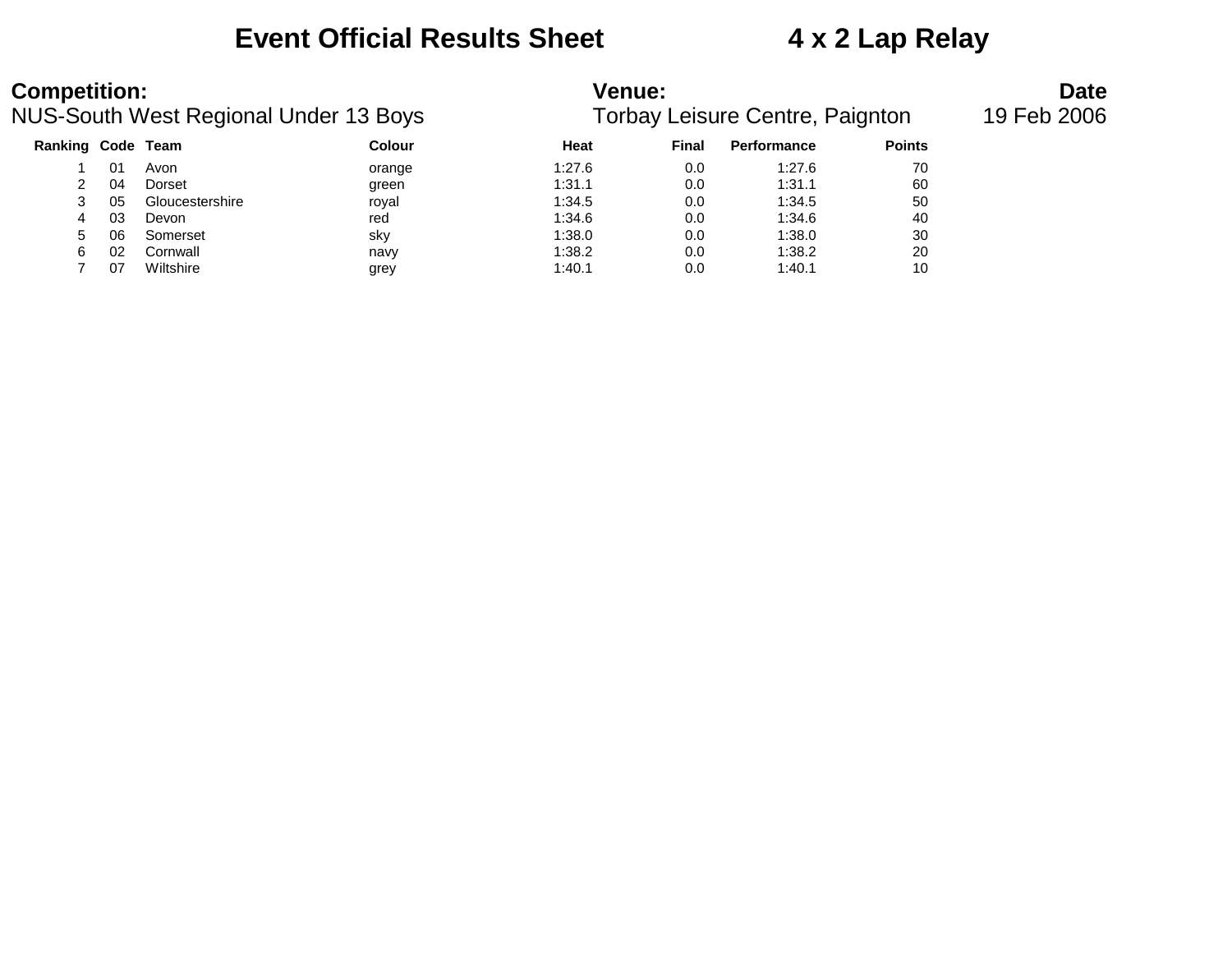## **Results Sheet High Jump**

### **Competition:**<br>**Date**<br>Torbay Leisure Centre, Paignton 19 Feb 2006<br>Torbay Leisure Centre, Paignton 19 Feb 2006 NUS-South West Regional Under 13 Boys

|                     | Ranking         | Team            |               | <b>Colour</b> |                    | <b>Points</b> |             |               |
|---------------------|-----------------|-----------------|---------------|---------------|--------------------|---------------|-------------|---------------|
|                     | $1 =$           | Avon            |               | orange        |                    | 48            |             |               |
|                     | $1 =$           | Dorset          |               | green         |                    | 48            |             |               |
| 3                   |                 | Devon           |               | red           |                    | 38            |             |               |
| 4                   |                 | Gloucestershire |               | royal         |                    | 36            |             |               |
| 5                   |                 | Somerset        |               | sky           |                    | 28            |             |               |
| 6                   |                 | Wiltshire       |               | grey          |                    | 20            |             |               |
| 7                   |                 | Cornwall        |               | navy          |                    | 10            |             |               |
|                     |                 |                 |               |               |                    |               |             |               |
| <b>Ranking Team</b> |                 |                 | <b>Colour</b> |               | <b>BibNo Name</b>  |               | <b>Best</b> | <b>Points</b> |
|                     | Dorset          |                 | green         |               | 42 Alex Cox        |               | 1.65        | 30            |
| 2                   | Somerset        |                 | sky           |               | 71 Ashley Williams |               | 1.40        | 28            |
| 3                   | Avon            |                 | orange        |               | 12 Luke Bailey     |               | 1.40        | 26            |
| 4                   | Devon           |                 | red           |               | 27 Jack Hutchens   |               | 1.35        | 24            |
| 5                   | Avon            |                 | orange        |               | 9 Andrew Mattis    |               | 1.35        | 22            |
| 6                   | Gloucestershire |                 | royal         |               | 55 Ollie Gunnell   |               | 1.30        | 20            |
|                     | Dorset          |                 | green         |               | 48 Jack Partridge  |               | 1.25        | 18            |
| 8                   | Gloucestershire |                 | royal         | 60            | Michael Kosylowicz |               | 1.20        | 16            |
| 9                   | Devon           |                 | red           |               | 33 Adam Jones      |               | 1.20        | 14            |
| 10                  | Wiltshire       |                 | grey          |               | 78 Jack Tyler      |               | 1.15        | 12            |
| 11                  | Cornwall        |                 | navy          |               | 18 Joshua Lobb     |               | 1.10        | 10            |
| 12                  | Wiltshire       |                 | grey          |               | 77 Ben Keen        |               | 1.05        | 8             |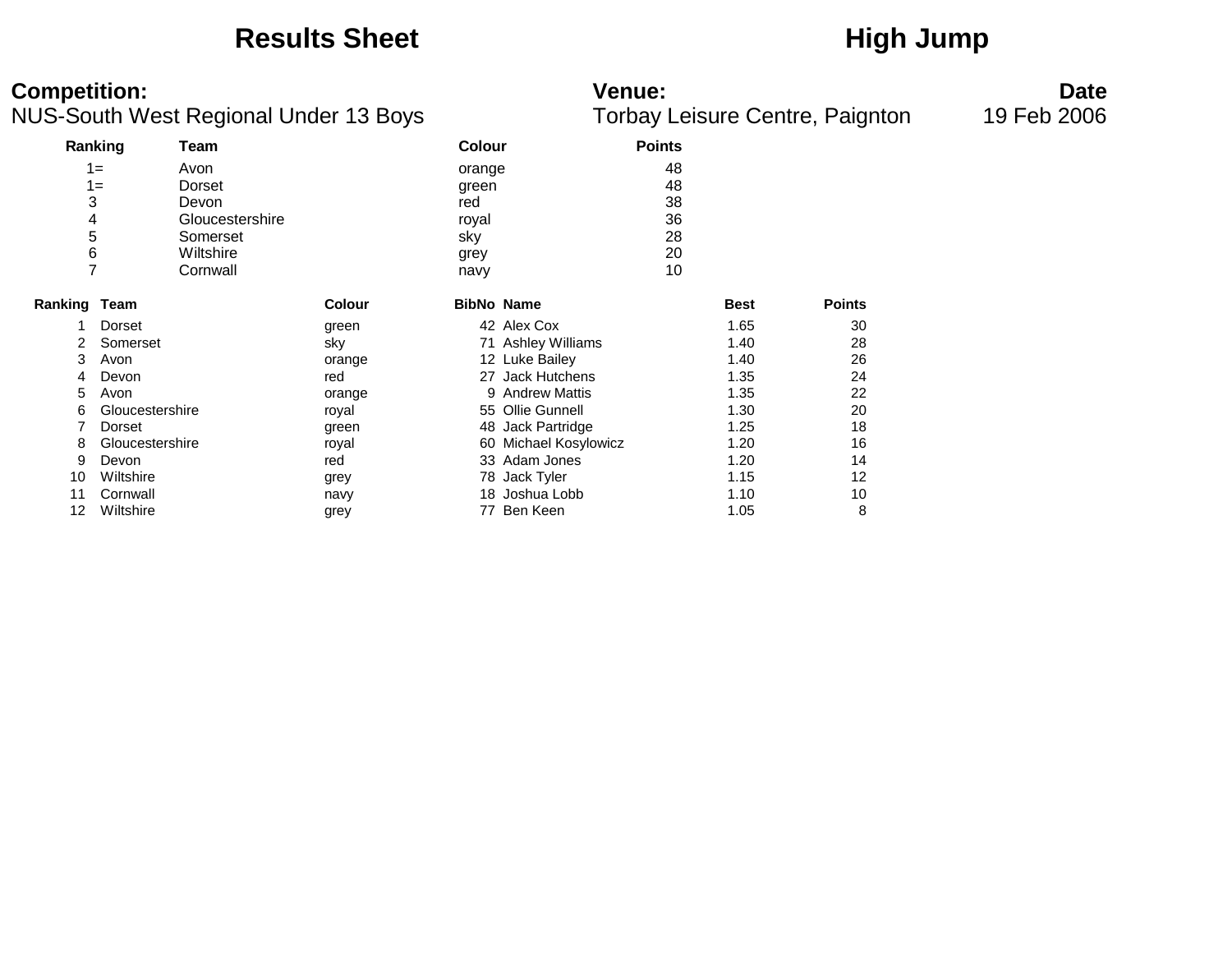### **Results Sheet Shot**

### **Competition: Venue: Date**

| Ranking             |                 | Team            |               | <b>Colour</b> |                       | <b>Points</b> |             |               |
|---------------------|-----------------|-----------------|---------------|---------------|-----------------------|---------------|-------------|---------------|
|                     |                 | Dorset          |               | green         |                       | 54            |             |               |
| 2                   |                 | Avon            |               | orange        |                       | 44            |             |               |
| 3                   |                 | Devon           |               | red           |                       | 40            |             |               |
| 4                   |                 | Cornwall        |               | navy          |                       | 30            |             |               |
| 5                   |                 | Wiltshire       |               | grey          |                       | 28            |             |               |
| 6                   |                 | Gloucestershire |               | royal         |                       | 20            |             |               |
| 7                   |                 | Somerset        |               | sky           |                       | 18            |             |               |
| <b>Ranking Team</b> |                 |                 | <b>Colour</b> |               | <b>BibNo Name</b>     |               | <b>Best</b> | <b>Points</b> |
|                     | Cornwall        |                 | navy          |               | 14 Matthew Halton     |               | 12.77       | 30            |
| 2                   | Dorset          |                 | green         |               | 37 Andrew Elkins      |               | 10.30       | 28            |
| 3                   | Dorset          |                 | green         | 38            | Daniel Lambeth        |               | 10.12       | 26            |
| 4                   | Avon            |                 | orange        |               | 3 James Letherby      |               | 9.77        | 24            |
| 5                   | Devon           |                 | red           |               | 32 Matthew Wallin     |               | 8.56        | 22            |
| 6                   | Avon            |                 | orange        | 11            | David Eyre            |               | 8.14        | 20            |
|                     | Devon           |                 | red           | 36            | <b>Thomas Cox</b>     |               | 6.77        | 18            |
| 8                   | Wiltshire       |                 | grey          |               | 76 Jack Fowler        |               | 6.76        | 16            |
| 9                   | Gloucestershire |                 | royal         |               | 50 Christopher Cooper |               | 6.51        | 14            |
| 10                  | Wiltshire       |                 | grey          | 79            | Tom Harford           |               | 6.45        | 12            |
| 11                  | Somerset        |                 | sky           |               | 64 Bradley Martin     |               | 6.35        | 10            |
| 12                  | Somerset        |                 | sky           | 63            | Eben Harding          |               | 5.66        | 8             |
| 13                  | Gloucestershire |                 | royal         | 57            | <b>Ben Crocker</b>    |               | 5.36        | 6             |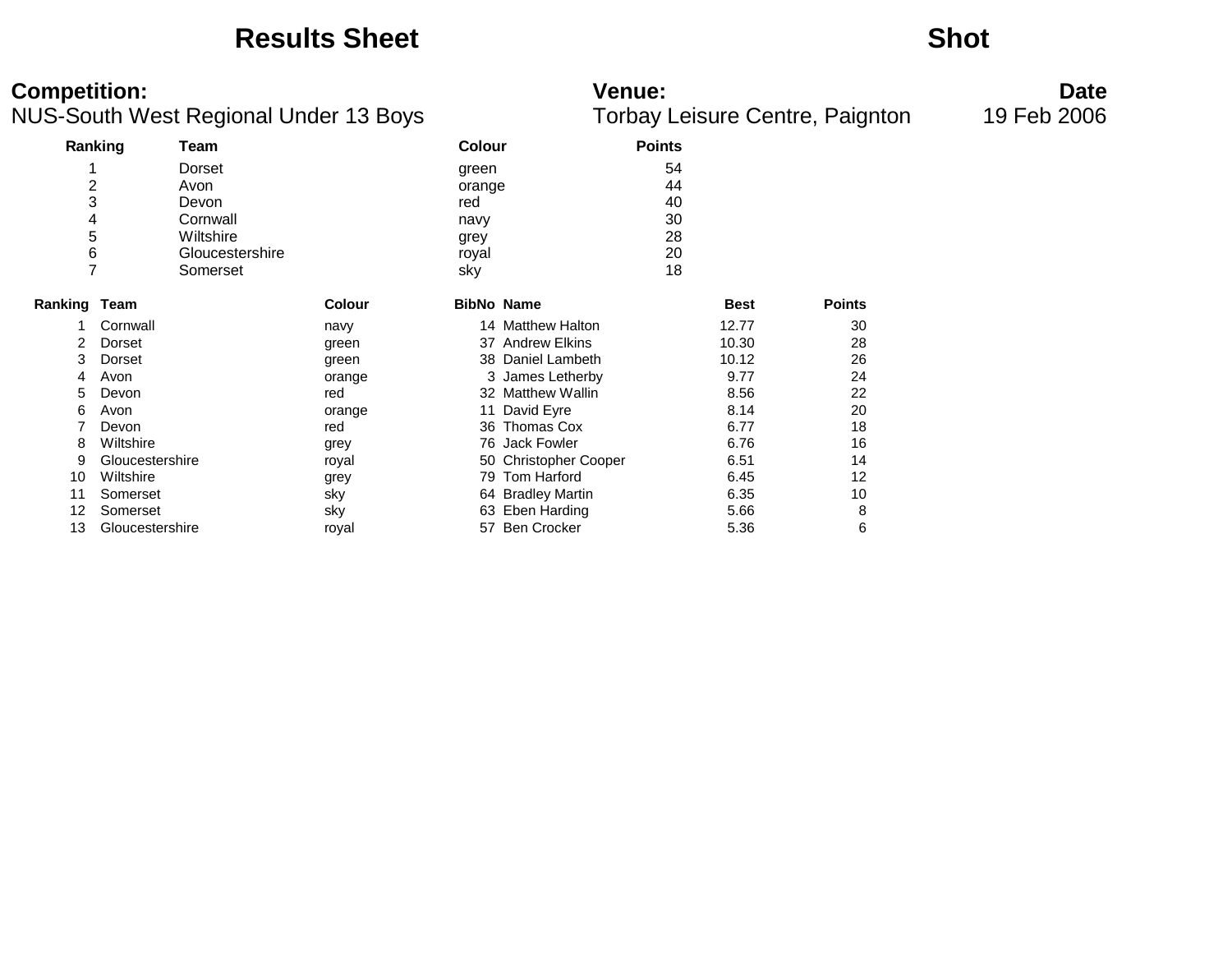### **Results Sheet <b>Speed Bounce Speed Bounce**

### **Competition: Venue: Date**

| Ranking      |                 | Team            |               | <b>Colour</b>     |                          | <b>Points</b> |              |               |
|--------------|-----------------|-----------------|---------------|-------------------|--------------------------|---------------|--------------|---------------|
|              |                 | Devon           |               | red               |                          | 55            |              |               |
| 2            |                 | Dorset          |               | green             |                          | 45            |              |               |
| 3            |                 | Avon            |               | orange            |                          | 38            |              |               |
| 4            |                 | Gloucestershire |               | royal             |                          | 33            |              |               |
| 5            |                 | Somerset        |               | sky               |                          | 31            |              |               |
| 6            |                 | Wiltshire       |               | grey              |                          | 23            |              |               |
| 7            |                 | Cornwall        |               | navy              |                          | 13            |              |               |
|              |                 |                 |               |                   |                          |               | <b>Total</b> | <b>Points</b> |
| Ranking Team |                 |                 | <b>Colour</b> | <b>BibNo Name</b> |                          |               |              |               |
| 1            | Devon           |                 | red           |                   | 28 Curtis Norman         |               | 86           | 30            |
|              | Dorset          |                 | green         |                   | 45 Andrew Lees           |               | 82           | 28            |
| $3=$         | Devon           |                 | red           |                   | 35 Jonathon Longthorpe   |               | 81           | 25            |
| $3=$         | Somerset        |                 | sky           |                   | 70 Sam Norris            |               | 81           | 25            |
| $5=$         | Avon            |                 | orange        |                   | 4 Tim Bailey             |               | 78           | 21            |
| $5=$         | Gloucestershire |                 | royal         |                   | 51 Joe Morris            |               | 78           | 21            |
| $7 =$        | Avon            |                 | orange        |                   | 5 Nathan Bailey          |               | 77           | 17            |
| $7 =$        | Dorset          |                 | green         |                   | 41 Adam Wright           |               | 77           | 17            |
| 9            | Wiltshire       |                 | grey          |                   | 73 Dean Upton            |               | 75           | 14            |
| 10           | Gloucestershire |                 | royal         |                   | 53 Jack Mowat-Machonchie |               | 72           | 12            |
| $11 =$       | Cornwall        |                 | navy          |                   | 23 Jack Elworthy         |               | 66           | 9             |
| $11 =$       | Wiltshire       |                 | grey          | 82                | Tom Lawrence             |               | 66           | 9             |
| 13           | Somerset        |                 | sky           | 66                | Jamie Rawle              |               | 64           | 6             |
| 14           | Cornwall        |                 | navy          |                   | 22 Christain Cleave      |               | 61           | 4             |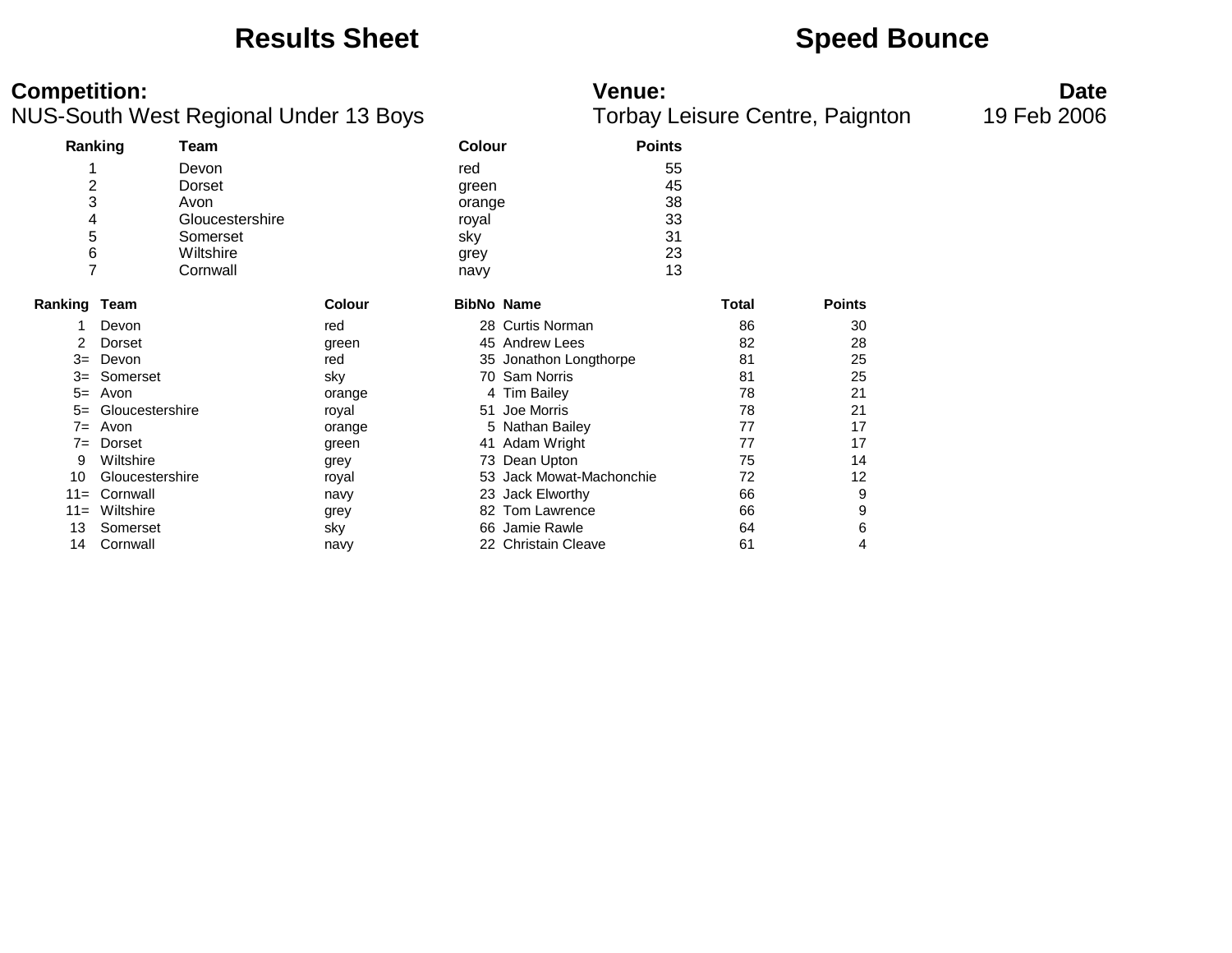## **Results Sheet Standing Long Jump**

### **Competition: Venue: Date**

|                     | Ranking         | Team            |               | Colour            |                       | <b>Points</b> |             |               |
|---------------------|-----------------|-----------------|---------------|-------------------|-----------------------|---------------|-------------|---------------|
|                     |                 | Dorset          |               | green             |                       | 42            |             |               |
|                     | $2 =$           | Cornwall        |               | navy              |                       | 38            |             |               |
|                     | $2=$            | Wiltshire       |               | grey              |                       | 38            |             |               |
| 4                   |                 | Gloucestershire |               | royal             |                       | 31            |             |               |
| 5                   |                 | Somerset        |               | sky               |                       | 30            |             |               |
| 6                   |                 | Devon           |               | red               |                       | 28            |             |               |
| 7                   |                 | Avon            |               | orange            |                       | 27            |             |               |
| <b>Ranking Team</b> |                 |                 | <b>Colour</b> | <b>BibNo Name</b> |                       |               | <b>Best</b> | <b>Points</b> |
|                     | Somerset        |                 | sky           |                   | 65 James Prole        |               | 2.32        | 30            |
| 2                   | Cornwall        |                 | navy          |                   | 15 Robert Newcombe    |               | 2.26        | 28            |
| 3                   | Dorset          |                 | green         |                   | 46 Alex Lee           |               | 2.26        | 26            |
| 4                   | Wiltshire       |                 | grey          | 81                | <b>Matt Gowshall</b>  |               | 2.14        | 24            |
| 5                   | Devon           |                 | red           | 31                | <b>Daniel Sellick</b> |               | 2.04        | 22            |
| $6=$                | Avon            |                 | orange        |                   | 8 Michael Bawn        |               | 2.04        | 19            |
| $6=$                | Gloucestershire |                 | royal         |                   | 54 Guy Turney         |               | 2.04        | 19            |
| 8                   | Dorset          |                 | green         | 47                | <b>Steven Rowe</b>    |               | 2.04        | 16            |
| 9                   | Wiltshire       |                 | grey          |                   | 74 Daniel Large       |               | 2.02        | 14            |
| 10                  | Gloucestershire |                 | royal         |                   | 52 Bjorn Patterson    |               | 1.96        | 12            |
| 11                  | Cornwall        |                 | navy          |                   | 21 Corey Cleave       |               | 1.90        | 10            |
| 12                  | Avon            |                 | orange        |                   | 7 Matthew Luxton      |               | 1.88        | 8             |
| 13                  | Devon           |                 | red           |                   | 26 Ryan Harvey        |               | 1.88        | 6             |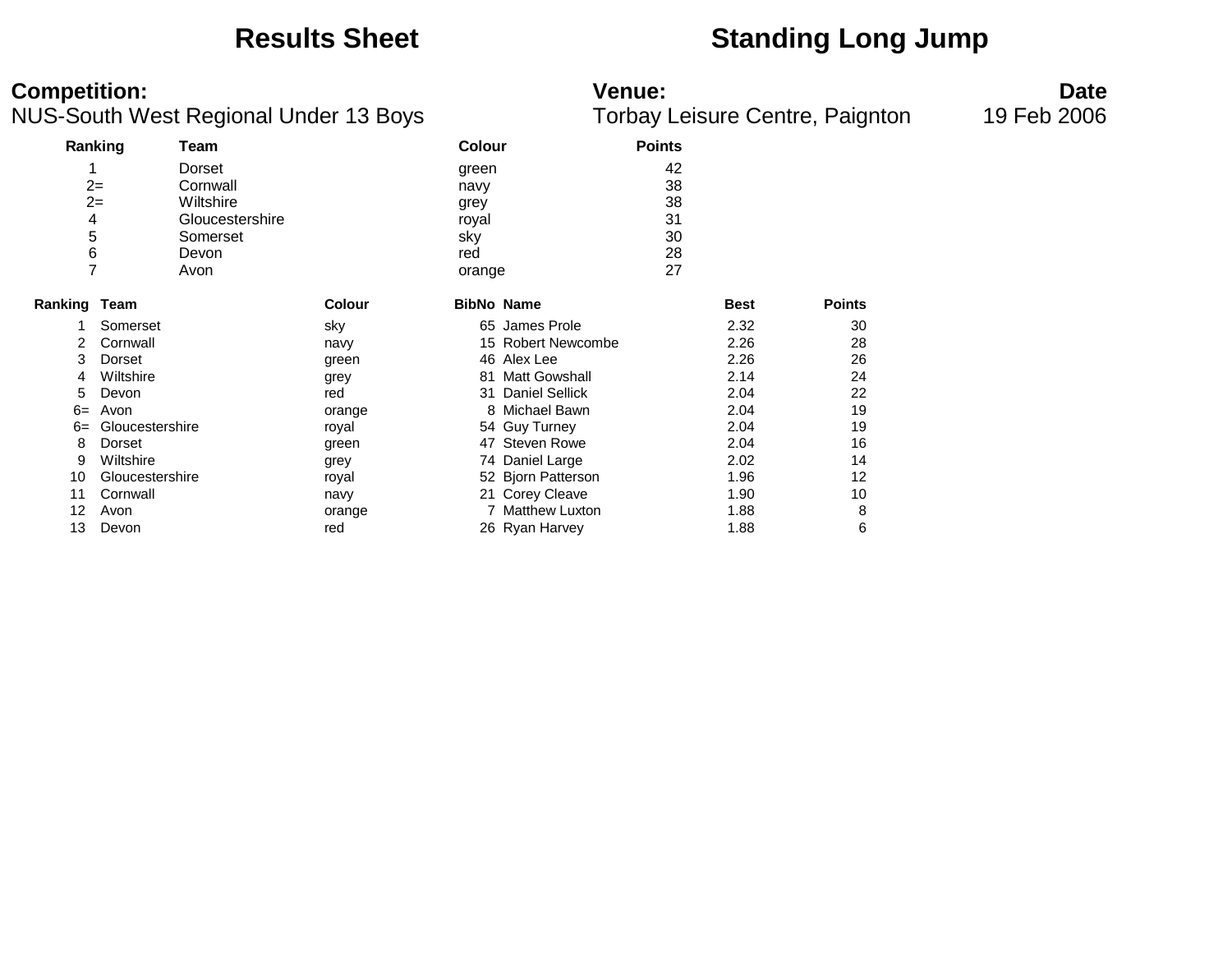## **Results Sheet Standing Triple Jump**

**Competition: Date**<br>**Reference: Date**<br>**Reference: Date**<br>**Torbay Leisure Centre, Paignton 19 Feb 2006** NUS-South West Regional Under 13 Boys

|                     |                                   |                 |                   | ----<br>$=$ $\frac{1}{2}$ $\frac{1}{2}$ $\frac{1}{2}$ $\frac{1}{2}$ $\frac{1}{2}$ $\frac{1}{2}$ $\frac{1}{2}$ $\frac{1}{2}$ $\frac{1}{2}$ $\frac{1}{2}$ $\frac{1}{2}$ $\frac{1}{2}$ $\frac{1}{2}$ $\frac{1}{2}$ $\frac{1}{2}$ $\frac{1}{2}$ $\frac{1}{2}$ $\frac{1}{2}$ $\frac{1}{2}$ $\frac{1}{2}$ $\frac{1}{2}$ $\frac{1}{2$ |               |             |               |  |  |
|---------------------|-----------------------------------|-----------------|-------------------|--------------------------------------------------------------------------------------------------------------------------------------------------------------------------------------------------------------------------------------------------------------------------------------------------------------------------------|---------------|-------------|---------------|--|--|
|                     | Ranking<br>Team                   |                 | Colour            |                                                                                                                                                                                                                                                                                                                                | <b>Points</b> |             |               |  |  |
|                     | Somerset                          |                 | sky               |                                                                                                                                                                                                                                                                                                                                | 52            |             |               |  |  |
|                     | $\overline{\mathbf{c}}$<br>Dorset |                 | green             |                                                                                                                                                                                                                                                                                                                                | 50            |             |               |  |  |
|                     | 3<br>Avon                         |                 | orange            |                                                                                                                                                                                                                                                                                                                                | 38            |             |               |  |  |
|                     | 4<br>Devon                        |                 | red               |                                                                                                                                                                                                                                                                                                                                | 36            |             |               |  |  |
|                     | 5<br>Cornwall                     |                 | navy              |                                                                                                                                                                                                                                                                                                                                | 32            |             |               |  |  |
|                     |                                   | Gloucestershire | royal             |                                                                                                                                                                                                                                                                                                                                | 20            |             |               |  |  |
|                     | $\frac{6}{7}$<br>Wiltshire        |                 | grey              |                                                                                                                                                                                                                                                                                                                                | 10            |             |               |  |  |
| <b>Ranking Team</b> |                                   | <b>Colour</b>   | <b>BibNo Name</b> |                                                                                                                                                                                                                                                                                                                                |               | <b>Best</b> | <b>Points</b> |  |  |
|                     | Somerset                          | sky             |                   | 61 Robert Clowes                                                                                                                                                                                                                                                                                                               |               | 7.12        | 30            |  |  |
| 2                   | Avon                              | orange          |                   | James Seeley                                                                                                                                                                                                                                                                                                                   |               | 7.06        | 28            |  |  |
| 3                   | Dorset                            | green           |                   | 40 Adam Carpenter                                                                                                                                                                                                                                                                                                              |               | 7.04        | 26            |  |  |
| 4                   | Dorset                            | green           |                   | 44 James Pritchard                                                                                                                                                                                                                                                                                                             |               | 6.98        | 24            |  |  |
| 5                   | Somerset                          | sky             | 62                | lan Gillingham                                                                                                                                                                                                                                                                                                                 |               | 6.62        | 22            |  |  |
| 6                   | Devon                             | red             |                   | 29 Alex Chittock                                                                                                                                                                                                                                                                                                               |               | 6.30        | 20            |  |  |
|                     | Cornwall                          | navy            |                   | 16 Lawrence Mitchell                                                                                                                                                                                                                                                                                                           |               | 6.22        | 18            |  |  |
| 8                   | Devon                             | red             |                   | 30 Joshua Wilde                                                                                                                                                                                                                                                                                                                |               | 6.16        | 16            |  |  |
| 9                   | Cornwall                          | navy            |                   | 20 Ben Heslop                                                                                                                                                                                                                                                                                                                  |               | 6.02        | 14            |  |  |
| 10                  | Gloucestershire                   | royal           |                   | 49 Ben Chadwick                                                                                                                                                                                                                                                                                                                |               | 5.96        | 12            |  |  |
| 11                  | Avon                              | orange          |                   | 10 Ky Underhill                                                                                                                                                                                                                                                                                                                |               | 5.94        | 10            |  |  |
| 12                  | Gloucestershire                   | royal           |                   | 59 Dan Warriner                                                                                                                                                                                                                                                                                                                |               | 5.76        | 8             |  |  |
| 13                  | Wiltshire                         | grey            |                   | 75 Ashley Bodman                                                                                                                                                                                                                                                                                                               |               | 5.46        | 6             |  |  |
| 14                  | Wiltshire                         | grey            |                   | 80 Nathan Lea                                                                                                                                                                                                                                                                                                                  |               | 5.40        | 4             |  |  |
|                     |                                   |                 |                   |                                                                                                                                                                                                                                                                                                                                |               |             |               |  |  |